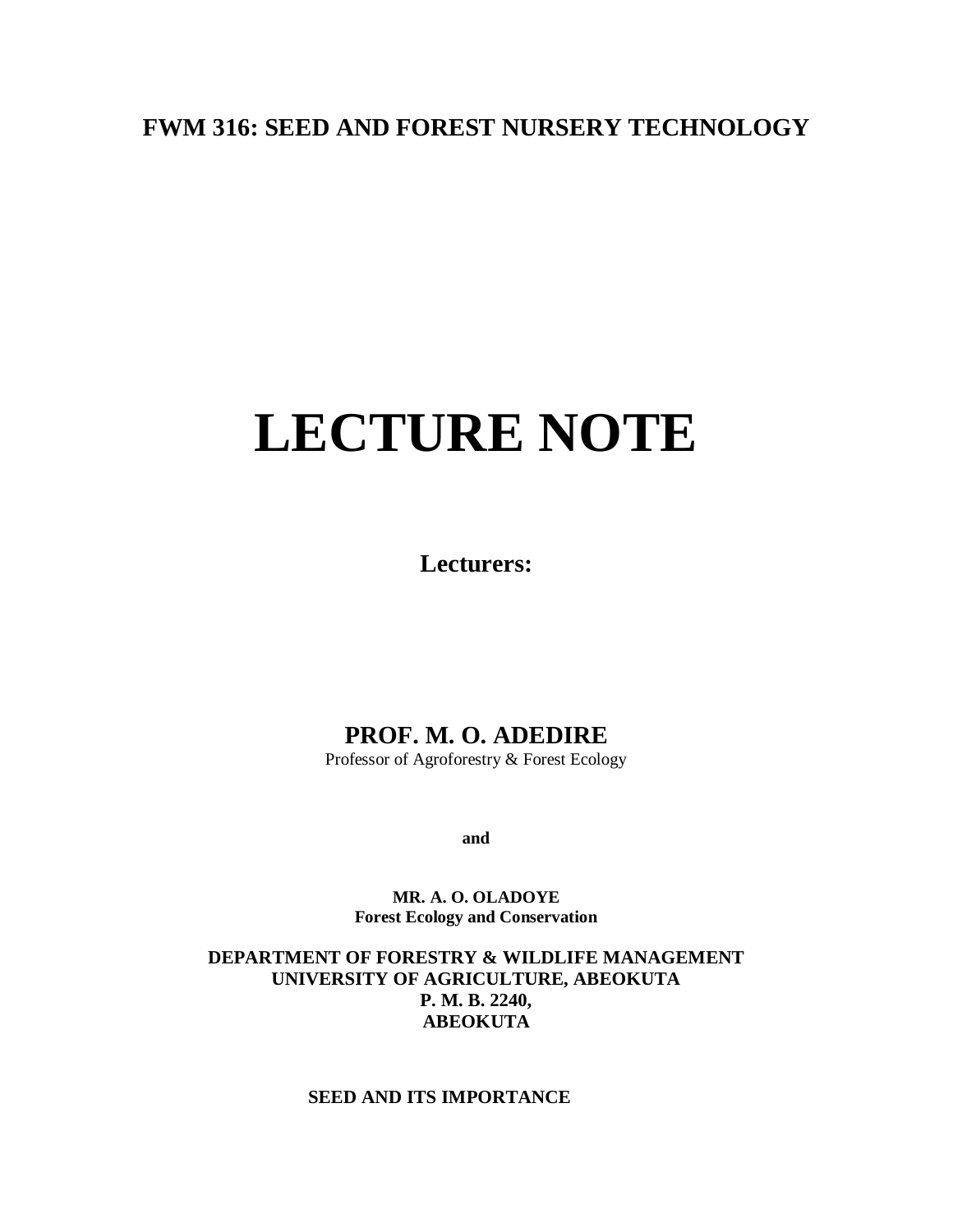**What is a Seed? –** A seed is a matured ovule which contains an embryo and nutritive tissue and it's enclosed in protective layers of tissue (Seed coat).

# **Importance of Seed**

- 1. The seed is the most practical, economical and commonly used planting material for propagation.
- 2. The production of seedlings for planting in afforestation, reforestation , agroforestry projects, forest plantation activities is largely dependent upon the germination of available seeds. Seed is of vital importance in silviculture since both artificial and natural regeneration programmes start with it. The need for forest tree seeds has continued to increase with the expanding afforestation and reforestation programmes in the tropics.
- 3. The use of good quality seed in any planting endeavour is imperative for its success. To raise high quality forest plantations, foresters require healthy seeds capable of producing plants which have ability to grow well on the chosen forest sites when given sound silvicultural treatments.
- 4. The seed is a very important element in the quality of seedlings produced in the nursery since the quality of the seedling is determined by the genotype of the seed from which it originates. Hence, to produce high quality trees one has to sow high quality seeds. All these underline the importance of seed in silviculture and the need to procure the right quality and quantity well in advance of any plantation scheme.
- 5. The quality of seed can only be maintained through appropriate seed technologies.

# **What is Seed Technology?**

Seed technology refers to methods or techniques used to maintain the quality of seed from harvest till it is germinated.

# **Scope of Seed Technology**

1. Seed technology encompasses all activities carried out to enhance storability, germinability, vigour and health of the seed.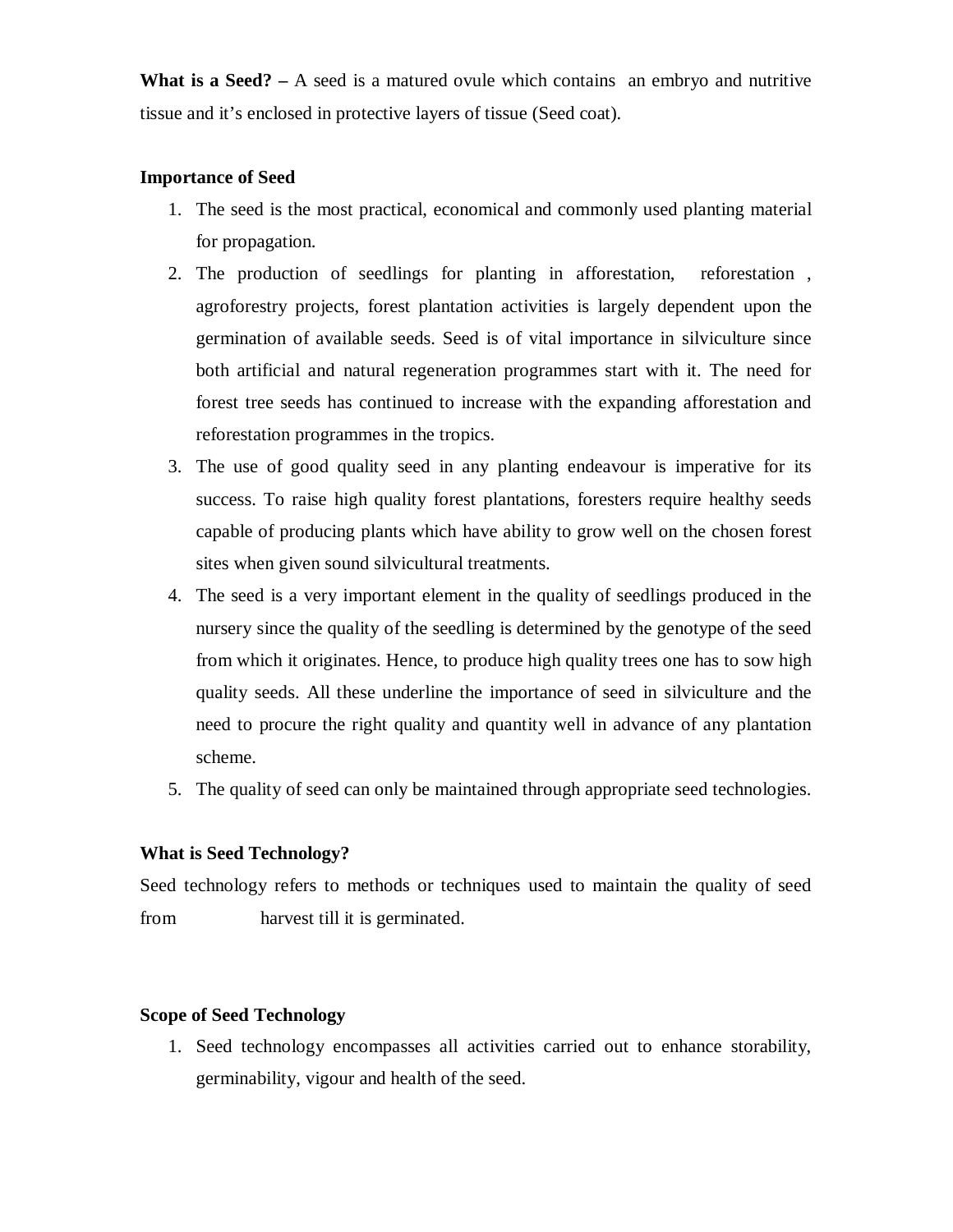2. Activities include harvesting, transporting, handling, storage, testing, grading, documentation, processing of seeds and germination of seeds.

# **SEED COLLECTION AND PROCUREMENT**

Seed collection began as an art during the stone age. Later, it became a science when the need for improved seeds arose. The aim of seed collection is to obtain large quantities of seed of the best genetic quality. To minimize seedling variation, seeds should be collected from suitable sources. Thus seeds may be obtained from:

- a) Professional seed collectors or dealers,
- b) Through personal collection or supervision from
	- i) Native forests or plantation,
	- ii) Seed orchards.

To ensure a more certain collection as against the uncertainty of obtaining it from collectors or dealers and to minimize cost which should have been high if imported; it is advisable to collect for oneself or to supervise the collection.

One of the pre-requisites of any seed collector ( be he a seed dealer or forestry labourer) should be the ability to identify the particular species of tree from which the seed is to be collected and to know when it should be harvested.

The general procedure, therefore, involves:

- 1. Determining the location of seed trees,
- 2. Determining the proper stage of maturity for harvesting the seed,
- 3. Harvesting or collecting the seed,
- 4. Extracting the seed from the fruit or plant,
- 5. Storage until required.

# **1. LOCATION OF SEED COLLECTION AREAS**

Areas where seed crop is sufficiently heavy to make collection profitable should be chosen; and while making this choice, attention should be paid to the abundance and the quality of the seed. Every attempt should be made to collect seeds from suitable sources which go a long way to minimize seedling variation.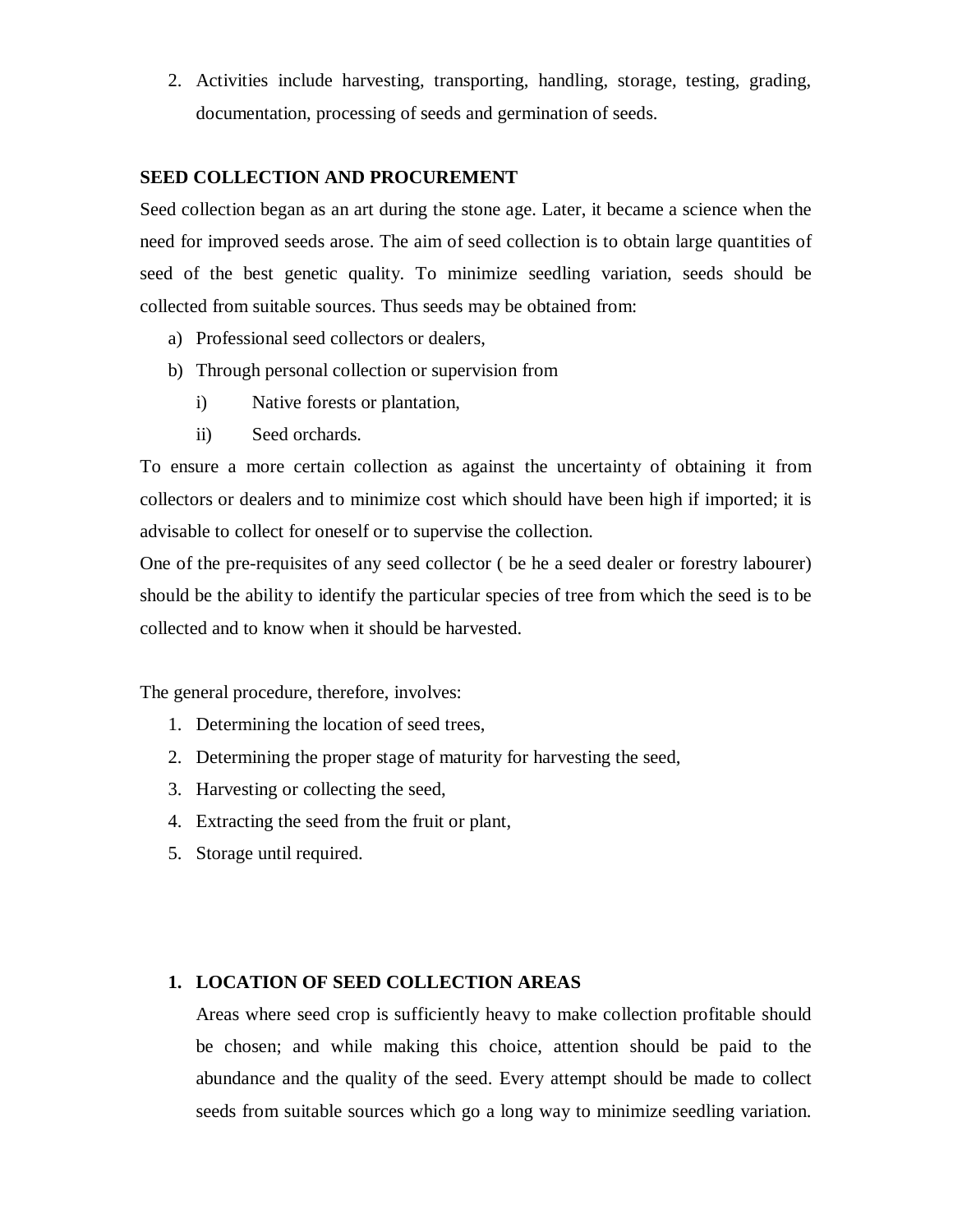To this end, **seed orchard** is the ideal place and in the absence of this, pure stands of desired species will also yield good result. It is however highly undesirable to collect seed from isolated tress/plants .e.g. arboretum. Arboretum trees are not ideal for collection of seeds because:

- a) Self-pollination which leads to reduction of seed quality may result,
- b) Cross-pollination which different species may take place.

When a good source has been discovered; trees of good form in the area which produce abundant seed of high quality should be selected and preserved as a future **Seed production area (Seed Stand)** from then on. Such stands are then thinned (rogued) to reduce phenotypic variation among the trees and to give the seed trees sufficient room for proper crown development. Such areas are managed on **Silvicultural rotation** basis. The ideal source of high quality seed in modern silviculture is the **Seed orchard.** This is a plantation of genetically superior trees, isolated to reduce pollination from genetically inferior outside sources and it is intensively managed to produce frequent, abundant and easily harvested seed crops.

\* **Seed production areas (Seed Stands)** – are good stands, chosen by phenotypic characteristics, that are thinned or otherwise treated to stimulate seed production; sometimes poor phenotypes are removed.

\*\* **Seed orchard –** is restricted to stands planted for seed production and composed of trees known to be of desirable genotypes from tests of their progeny. They are usually established by vegetative propagation from the chosen genotypes and must be isolated from sources of contaminating pollen.

#### **2. TIME FOR SEED COLLECTION**

Harvesting of seeds should take place after the seeds have accumulated sufficient reserve materials and should also be delayed until the state of ripeness is such that harvesting is facilitated. In other words we should not harvest under- and over-matured seeds. Seeds or fruits should usually be collected just as they reached full ripeness and before natural dispersal begins. Seed of broadleaves should be collected during the period between embryo maturation and seed dispersal. This period varies considerably in the different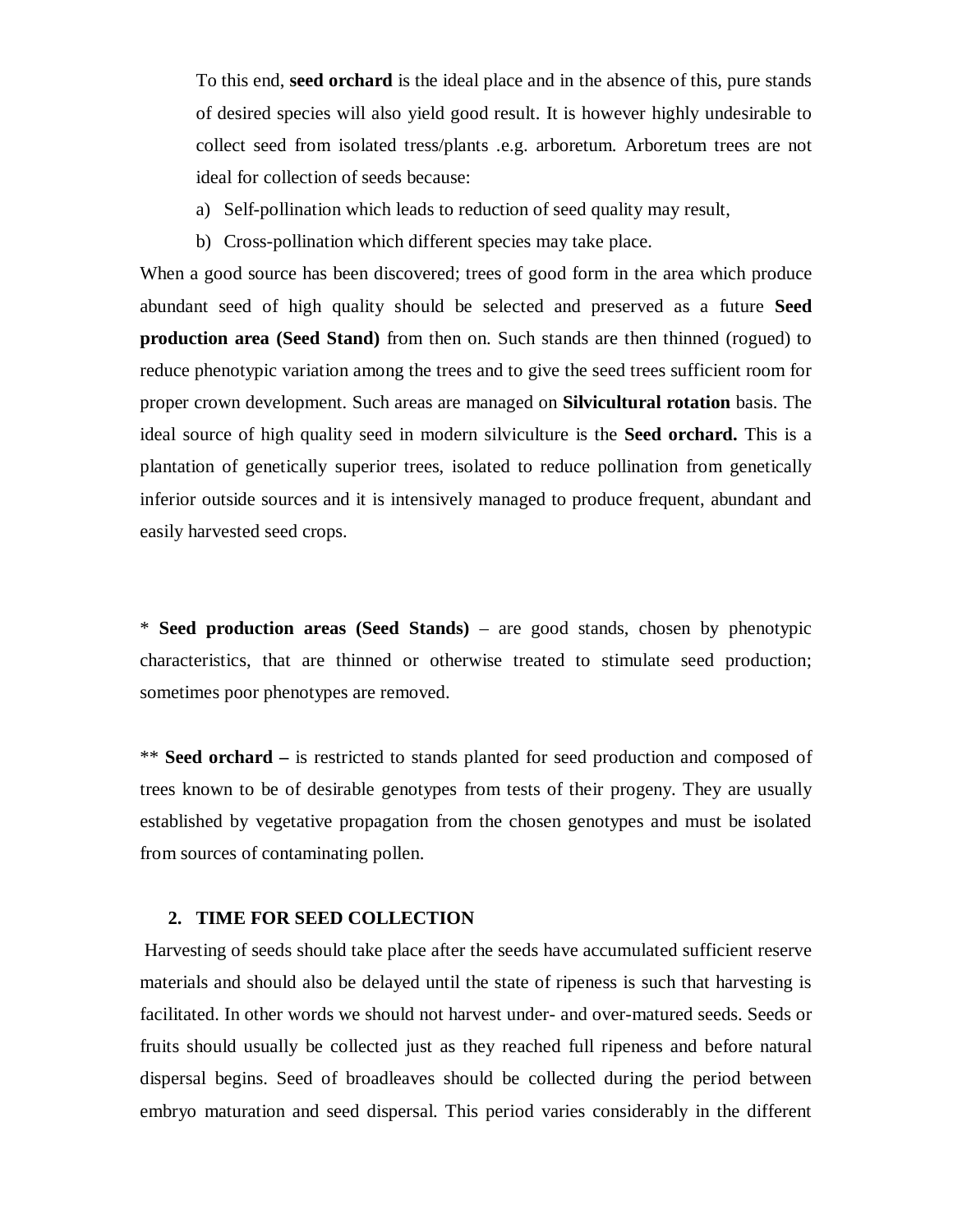tree species; and with local climatic conditions. The ripeness of the seeds or fruits is often judged by the colour of fruits but the surest check of seed ripeness is to cut fruits into two length-wise with a sharp knife and examine the seeds which occur on the outer surface. By this method, the number of fully developed seedsper fruit can be counted at the same time. A ripe seed is normally known by its hardness and changes in colour. For example, ripe fruit of *Chrysophyllum albidum* is yellow and copiously milky while the immature fruit is greenish grey. Seeds of *Tectona grandis* L.f (Teak) are ready for collection when the lustrous green husks of the fruit turn brown. Green *Nauclea* fruit changes to orange while the pinkish unripe fruit of *Dacryodes edulis* becomes deep blue at maturity. The unripe fruits of *Terminalia ivorensis, Terminalia superba* and *Triplochiton scleroxylon* which are green turn grey to brown when ripe.

#### **3. METHODS OF SEED COLLECTION**

There is a great variety of methods and equipment available for collection of fruits and the choice depends on a number of factors which may be summarized as follows:

- a) Relative size and number of natural dispersal units and of the units which can be conveniently collected by man.
- b) Characteristics of the fruits: size, number, position and distribution of fruits, resistance of peduncles to shaking, pulling, breaking/cutting, interval between ripening and opening
- c) Characteristics of the tree: diameter, shape and length of bole, bark thickness, shape of crown, size, angle, density and resistance to breakage of branches, density of foliage and depth of crown.
- d) Characteristics of the stand: distribution and stocking of trees (e.g. isolated trees, open or dense stand) density of understorey and ground vegetation.
- e) Characteristics of the site: slope, accessibility.

The various seed collection methods could be classified in to the following:

- 1. Collection of fallen fruits/seeds from the forest floor.
- 2. Collection from the crowns of felled trees.
- 3. Collection from standing trees with access from the ground.
- 4. Collection from standing trees with access by climbing.
- 5. Collecting from standing trees with other means of access.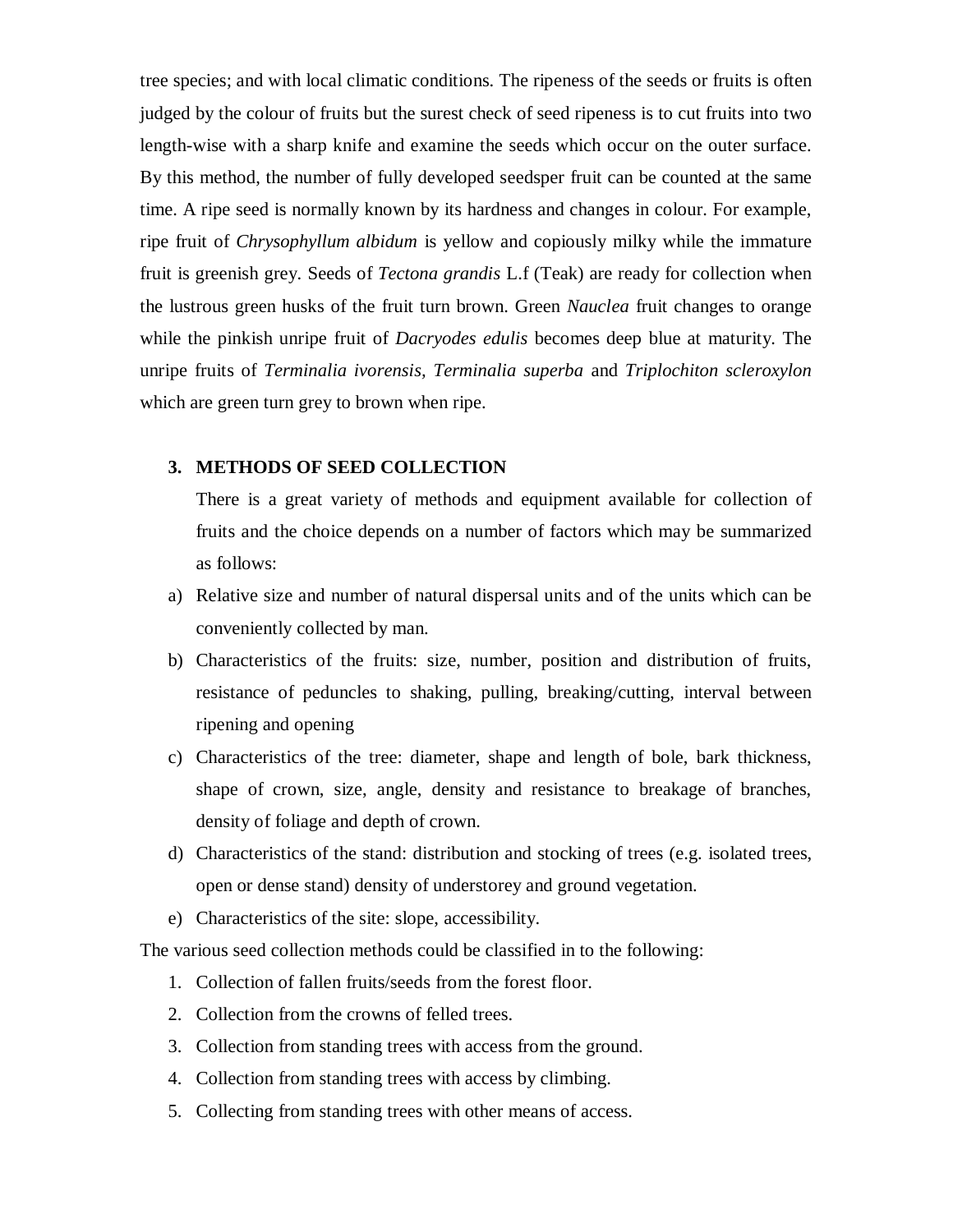# **4. HANDLING COLLECTED SEEDS AND FRUITS AND SEED EXTRACTION**

After collection, fruits are generally packed in sacks to facilitate transportation to places where they will be subjected to further treatments. Extent to which sacking can be done before deterioration sets in is dependent on the nature of the species. Generally however, immediate transportation after sacking is highly advocated. It is vital importance to label each container/sack thus:

- i) Kind of forest tree seed
- ii) Date of collection
- iii) Place/area in which the seed was collected
- iv) Name and address of collector.

If tree seeds cannot be transported at once to the storage point; provisional storage (emergency storage) should be arranged locally in huts under some kind of shelter which should be dry and airy.

In any case, sacks/containers should not be stored in large amount over a long period. Available means of transportation should be used to convey the harvested fruits and seeds to storage point as soon as it is found possible. Artificial drying should therefore follow as much as possible the natural process. Fruits or tree seeds should undergo progressive/gradual drying by continuous release of moisture from them. Air coming in contact with fruits or seeds should always be drier than the fruits and this is made possible by providing ample air circulation in any room where seeds are stored either naturally or artificially.

When fruits/seeds get to the processing point, the method of treatments wil depend chiefly upon the character of the fruit. Examples

- 1. *Nauclea* and *Tectona grandis* storable in dry condition so spread out in thin layer in the open sun/airy room until the pulpy exterior thoroughly dries over the seed, then store.
- 2. *Militia* and *Gmelina* Macerate fruit in water, mash and stir in water, the seeds are then washed out. The pulp rises and seeds sink. Then spread out the seeds in thin layer to dry.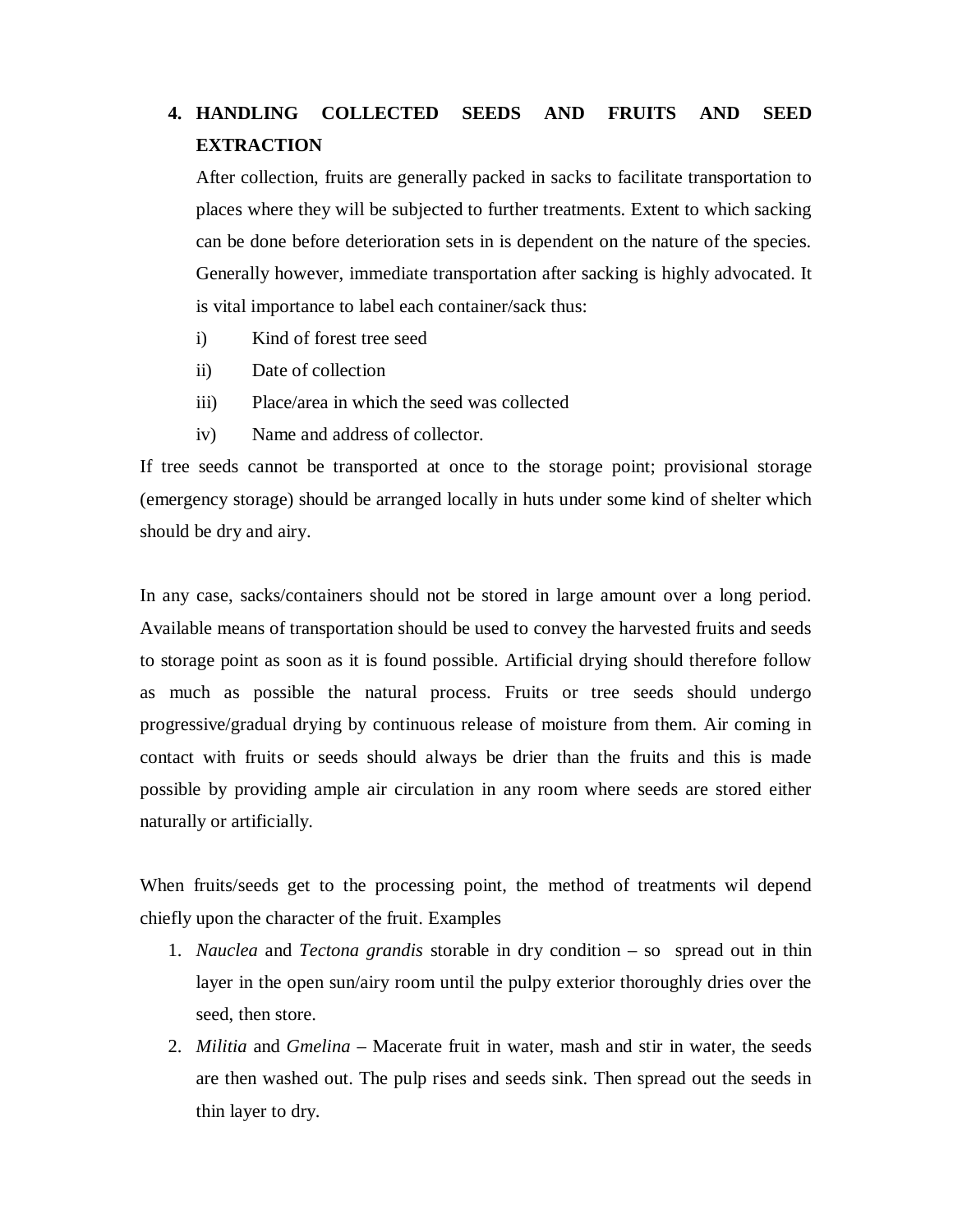#### **5. SEED EXTRACTION**

In some species it is also the fruits which are sown in the nursery and they are often referred to loosely as 'seeds', e.g. *Tectona grandis* L. f. In the majority of species, however, fruits are collected but seeds are sown, therefore at some stage the seeds must be extracted from their covering of fruits. **The separation of the seed from other parts of the reproductive organ is called SEED EXTRACTION.** Extraction is sometimes done close to the site of collection, but is frequently carried out at a central processing and storage depot. The purpose of extraction and associated processes is the maximum production of clean seed having high viability. The processes involved include one or more of the following: maceration and depulping, drying, separation, tumbling and threshing, de-winging and cleaning.

Seed extraction machines should be centralized between point of collection and distribution to reduce cost of transportation most especially for the bulky fruits. For winged seeds or fruits, methods currently employed include:

- 1. In small scale Rub seed through sieve in which mesh is sufficiently small to prevent the passage of seed with attached wings. Seeds could also be rubbed between hands or against a screen or roughened surface or by hand-rubbing in a cloth bag or by rolling them between two cloth sheets or in a cloth bag between a rubber surface below and a roller above.
- 2. For large quantities of seeds, special de-winging machines are used. De-winging machines range from those which are hand operated to large semi-automatic equipment which gives a continuous output.

Corn mixers and cement mixers are frequently used. Mechanical de-winging, if carelessly done, may cause damage to seeds by crushing, cracking or abrasion. Mechanical injury can be avoided in some cases by moist de-winging.

CLEANING- Seeds can be separated from chaffs by:

- i) Winnowing
- ii) Slowly pouring them from one basket to another through a current of air.
- iii) On large scale basis, mechanical treatments are employed.

## **SEED STORAGE**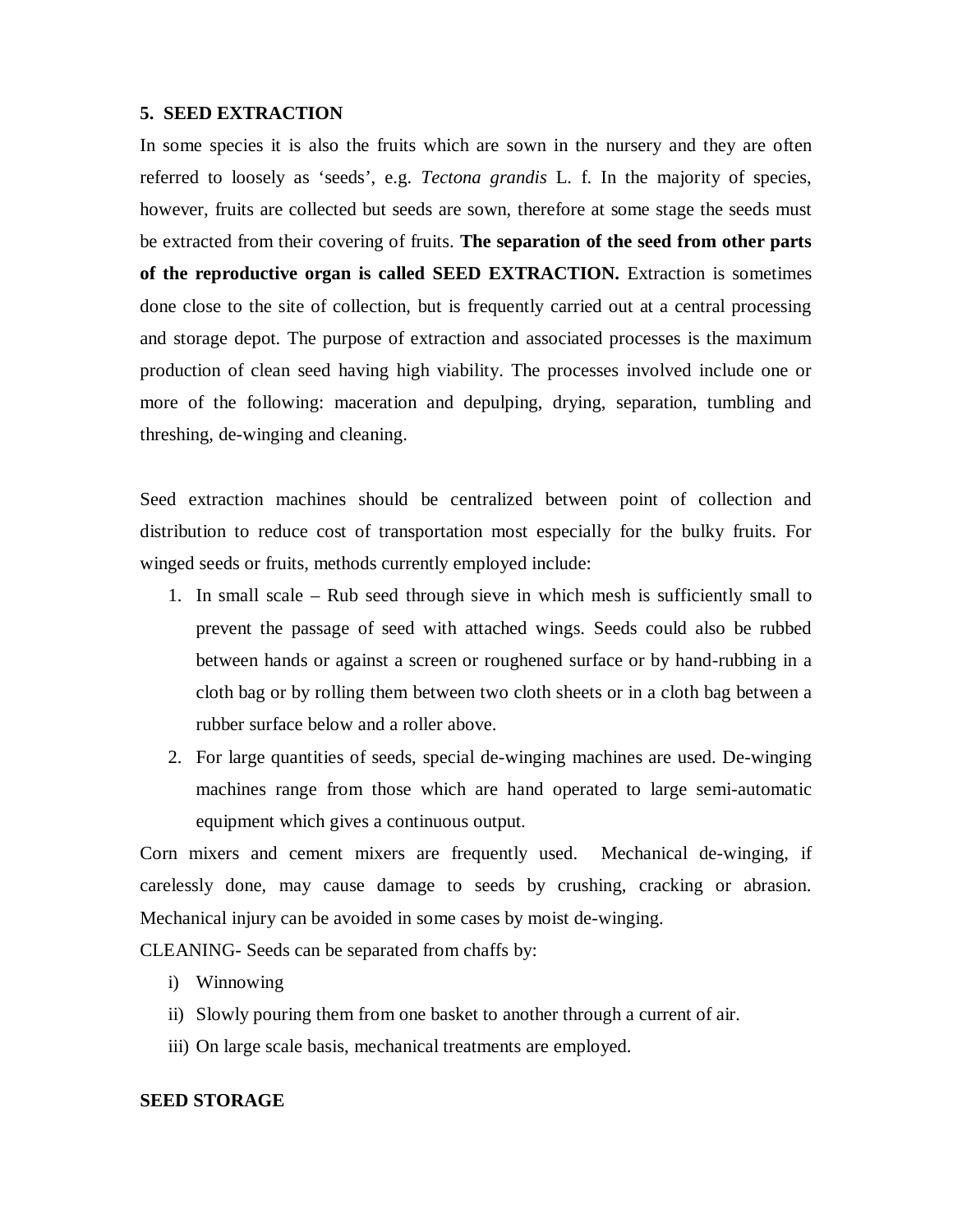#### **Why seed storage**

Very often seed cannot be sown immediately after extraction and cleaning because of weather conditions. This is true for most species whose seeds are collected during the dry season. Such seeds must be stored until sowing time at the beginning of the raining season.

The main purpose of traditional seed storage is to secure the supply of good quality seed for a planting programme whenever needed. If sowing time follows immediately after seed collection and processing. Seeds can go directly from the processing unit to the nursery, and storage is not needed.

In seasonal climates with a relatively short planting season sowing time is normally determined by the wish to have palatable size seedlings at the beginning of the planting season. Hence seeds must often be stored during the period from harvest to sowing.

Many species produce seed (or good seeds crops) at long intervals, ranging (e. g. Triplochiton) from a few years to many years. To assure seed supply during the period between two good seed crops; a seed stock should be established (Wang 1975). Even when fruiting is regular and abundant every year, it may be more cost efficient to collect surplus seed to cover several years supply rather to undertake collection every year.

Hence seed storage serves the following purposes

- 1. Seed stores serve as a buffer between demand and production and has a regular turn over stores for conservation of genetic resources
- 2. To maintain the viability of the seed at the highest level possible after storage period

# **NATURAL LONGEVITY OF SEED**

The period seeds will remain viable in store (their longevity whether long or short) is determined by their genetic and physiological storage potential and by any deteriorating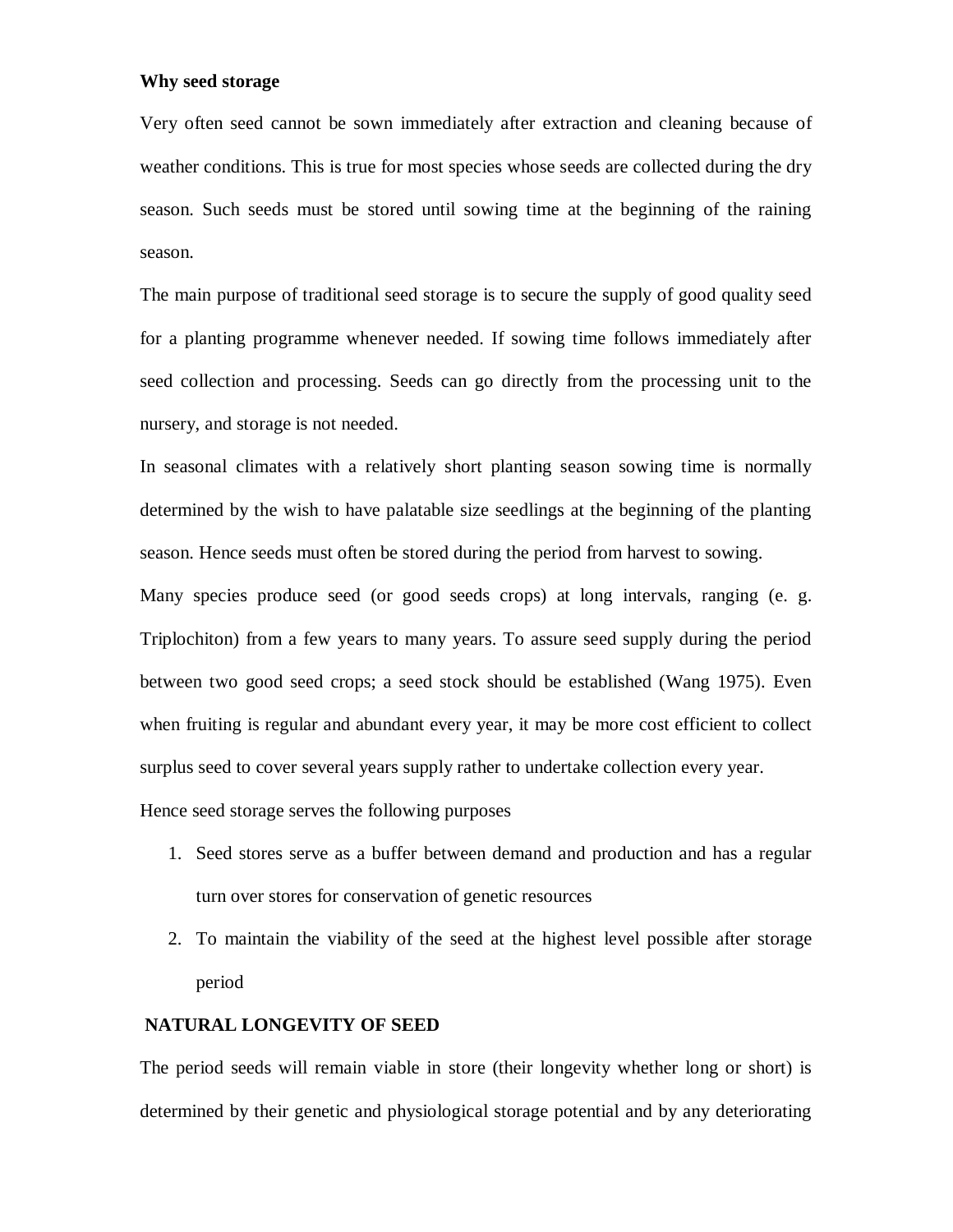events or damage prior to of during storage, as well as by the interaction between individual factors and also quality at the time of collection.

In other words, the period for seed to remain without viable germination is greatly affected by its quality at the time of collection, its treatment between collection and storage and the condition in which it is stored however seed longevity very from species to species even if they given identical treatment and storage condition. Seeds are divided into 3 biological classes according to the time for which they are capable of retaining viability under good storage condition.

- (1) Microbiotic seed life span not exceeding 3 years
- (2) Mesobiotic seed life span from 3-15 years
- (3) Macrobiotic seed life span from 15-over 100 years

#### **FACTORS AFFECTING SEED LONGEVITY**

**(1) Genetic:** Storage potential is heritable species are sometimes general typically show an inherited storage behavior, which may be either orthodic and relacitrant. Accordingly, each species is likely to respond identically to a given set of storage conditions (Bonner et al 1994). Robbert and Ellis (1977) suggest that within a species there may be at least a 7 fold genotypic variation in seed longevity. Genetic variation within species may occur on different levels, e.g. land races, provenances, individual and clones.

Genetic influence on storability may be directly related to progressive agency, or it may be indirect, ascribed to different susceptibility to factors, which may ultimately lead to loss of viability for e.g. inherited variation in seed coat morphology may cause variation in susceptibility to physical damage during processing which in turn may influence storability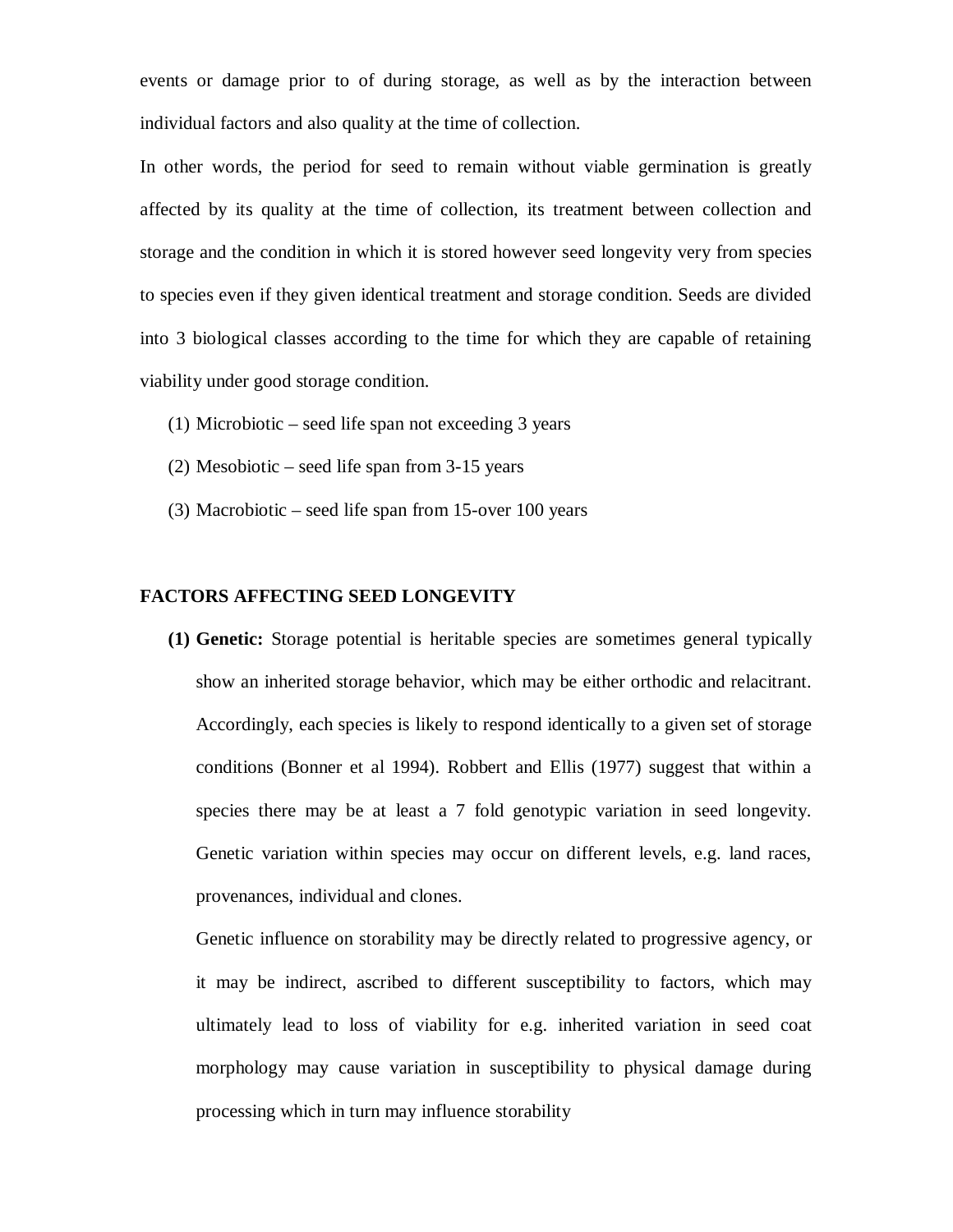**(2) Development**: Immature seeds generally have a shorter storability than seeds picked at full maturity (Seiber and Agpa 1976). However early collected seeds may be able to attain full maturity, including normal storability, if allowed to after ripen, possible reduction in storability thus depends on the stage of development at collection plus possible after ripening. The physiological cause of reduced storability may be described to failure of accomplishing essential stages of late maturation events e.g. incomplete embryo, inadequate protection from desiccation, or inadequate formation of storage proteins or chemical compounds necessary for storability. For example in Taxus brevfolia the embryo grows in size right up to the stage of full maturity and only full mature seeds tolerate desolation to a level necessary for storage (vertucci et al 1996).

Development stage is especially evident and important in recalcitrant seed. Firstly because dry weight continues to accumulate up to the time of seed maturity, so that seeds collected just before natural shedding may be under developed. Secondly because the process of maturation and germination are more or less continuous, if germination does not occur determination proceeds rapidly making late collection equally unsuitable.

Stage development interacts with environmental factors before are after storage for e.g. immature seeds tend to be more prone to processing damage (mechanical or heat) and be more susceptible to inflation.

**(3) Environment:** For practical purposes, environmental factors can be grouped into those acting before and those acting during storage. Pre-storage deterioration is of paramount importance for seed longevity because if influence. The initial viability never improve it e.g. if viability has been reduced from say 95% to 70% prior to storage even, the best storage conditions cannot bring it back to 95%.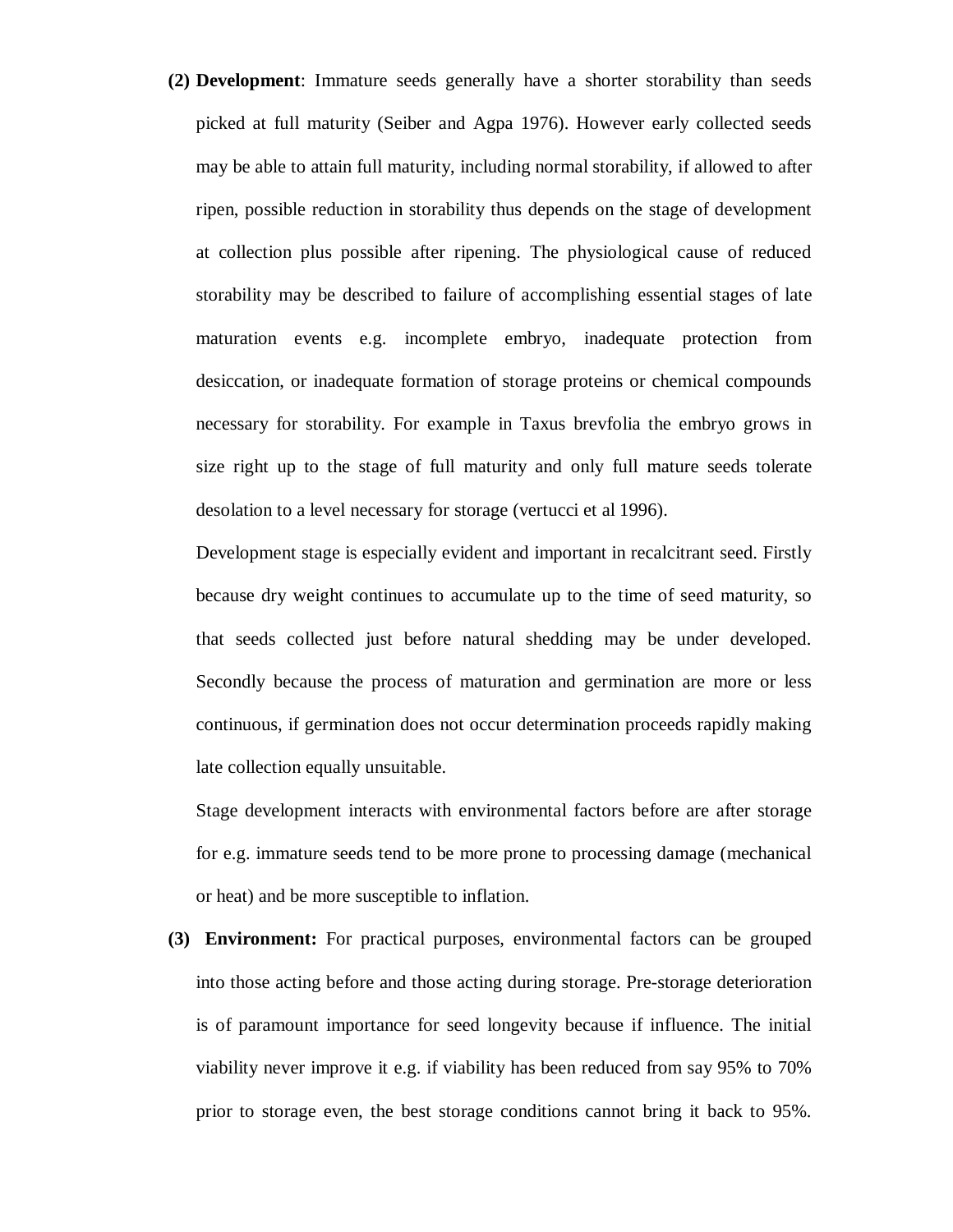Seed deterioration may start already in the field and is influences by handling from collection and transport through processing. Any damage which occurs during handling an immediate loss in viability, but may affect long term storability. Pre storage may strongly influence the response to storage condition e.g. vigorous, high quality seed of most species store surprisingly well even under relatively adverse conditions while badly deteriorated seeds store poorly even though conditions are quite favourable. On the other hand, the effect or degree of effect of pre-storage injuries is not always expresses but influenced by the storage environment e.g. minor damage to the seed coat that may serve as entry points for fungal attack is obviously only of importance under storage conditions where fungi are active (5-7% mc).

Temperature and humidity are the most important factors in seed storage nodormant seeds may germinate if their mc is above 30%. Rapid deterioration by micro-organism can occur if mc is 18-30%, and seeds with a moisture content above 18-20% respire and metabolize actively. Metabolizing seeds may be damaged by accumulation of toxic metabolites or heat if improperly ventilated. Certain seeds insects are active at a mc of less than 10% and damage by fungi may occur down to 4-5%. This follows that the higher the storage mc, the more rapid the deterioration of the seed will be.

**(4) Initial viability:** Seed lots with high initial viability have a higher longevity in storage than seed with low initial viability. Loss of viability is initially slow, followed by a period of rapid decline. The higher the viability when the seed lot enters into storage, the longer the seed will keep viable under a given storage environment. For example a seed lot with an initial viability of 100% may take several years to loose 50% of its viability in storage, while the same seed lot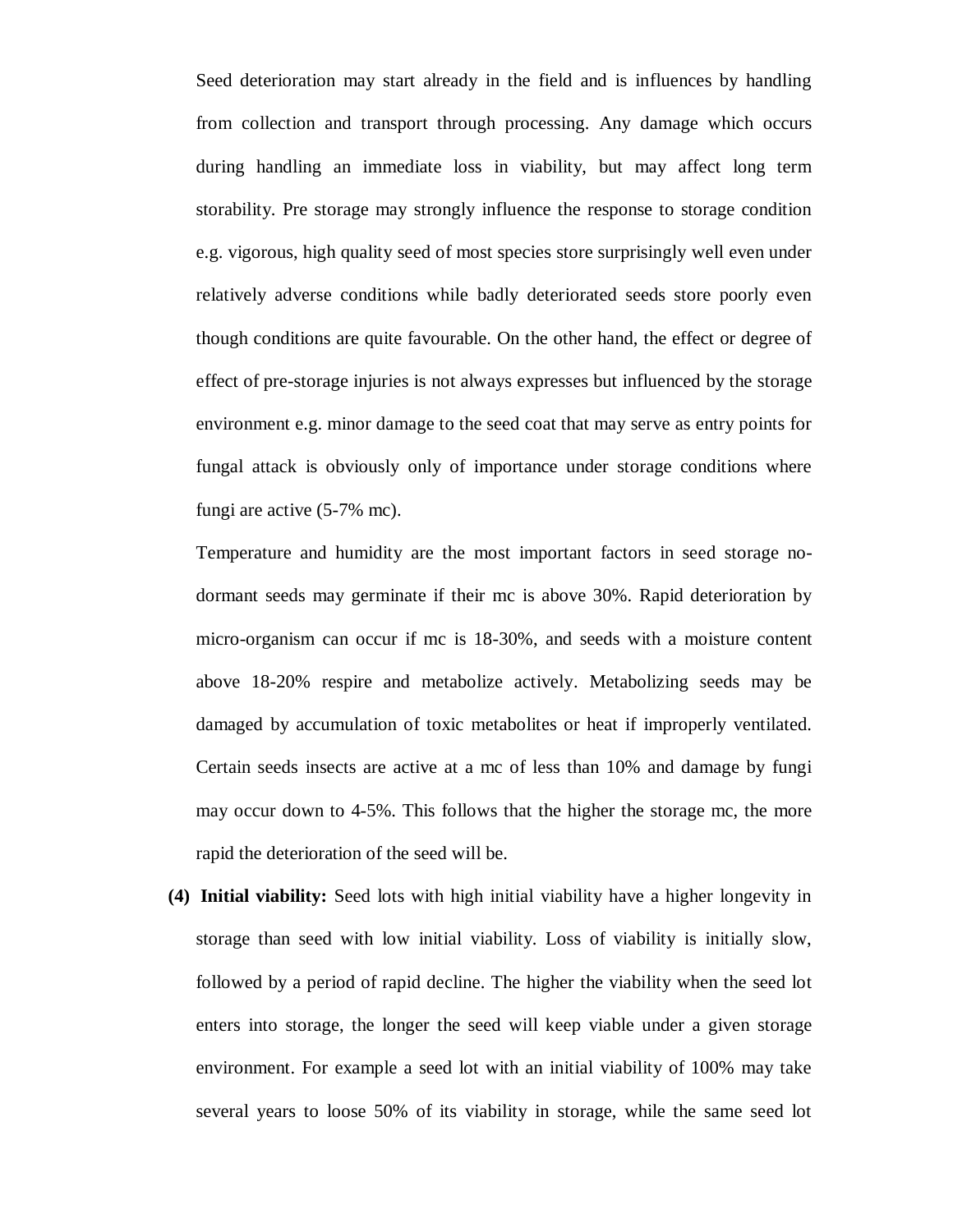having deteriorated during a few weeks of sub-optimal conditions to say 80%, may reach 50% viability in much shorter time. The different rate of loss of viability during the storage period emphasizes the importance of storage at the best conditions available as soon as possible after collection. That becomes especially important for species that rapidly lose viability at e.g. ambient temperature but respond greatly to improve (e.g. cold) storage conditions.

## **CLASSIFICATION OF SEED STORAGE POTENTIAL**

Seed have traditionally been grouped into two main groups according to their physiological storage potentials viz recalcitrant and orthodox seed.

Orthodox seed: Seeds which can be dry to low (2-5%) mc successfully stored at low or sub freezing temperature for a long period. Viability is prolonged in a predictable manner by such moisture reduction and reduction in storage temperature.

Recalcitrant seed: This include a number of large seed that cannot with stand appreciable drying without injuring, they maintain high mc at maturity (often >30-50%) and are sensitive to desiccation below 12-30%, depending on species. They have a short storage potentials and rapidly lose viability under any kind of storage conditions. Some of the over whining majority of woody temperature species are with recalcitrant seeds.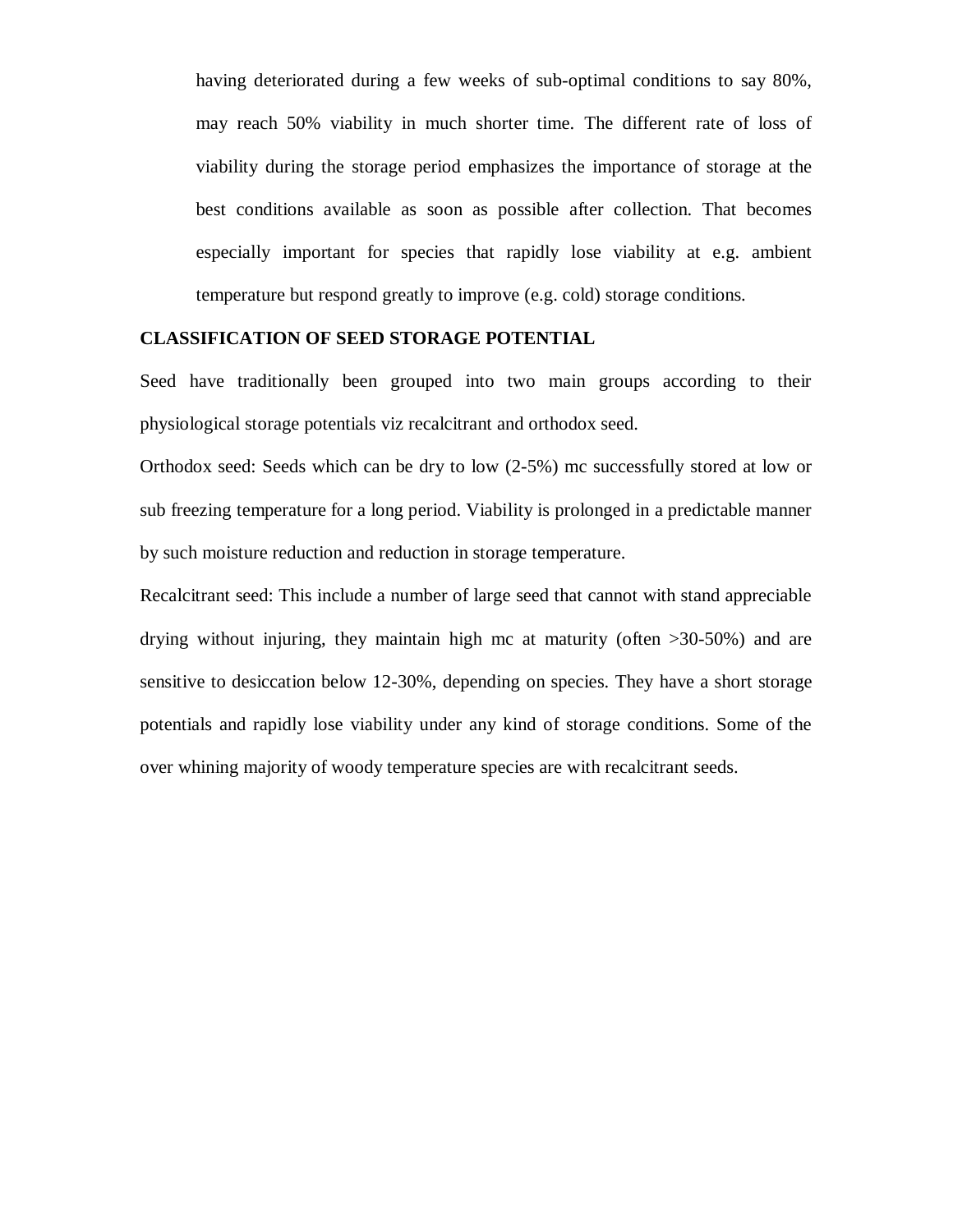# **FEATURES OF ORTHODOX AND RECALCITRANT SEED**

| Features                         | Orthodox                             | Recalcitrant                              |
|----------------------------------|--------------------------------------|-------------------------------------------|
| 1. Natural occurrence            | Dominating strategy in arid and      | Prevalent in worm humid climate           |
|                                  | semi arid emts, and pioneers in      | especially climax forest species of       |
|                                  | humid climates. Also prevent in      | tropical rain forests and mangroves.      |
|                                  | temporate are tropical high altitude | Also some temperate and few dry           |
|                                  | species                              | zone species                              |
| Families<br>2.<br>and<br>general | Myrtaceae, leguminosae, pina-cene,   | Dipterocarpaceae, Rhizophoracaea          |
| particular<br>where<br>the       | casuarinaceae                        | melia<br>Arthocarpus,<br>ceae,            |
| storage behavior prevails        |                                      | Aracicaria, Triplochiton, Agathis,        |
|                                  |                                      | syzygium, quercus                         |
| 3.<br>Seed mc and temperature    | desiccation and low<br>Tolerant to   | Intolerant to desiccation and low         |
| during storage                   | temperatures. Conventional storing   | temperatures<br>(except)<br>some          |
|                                  | 5-7% mc and $0-5^{\circ}C$           | temperature recalcitrant species).        |
|                                  |                                      | level<br>Tolerance<br>dependent<br>on     |
|                                  |                                      | species, normally min 20-35% mc,          |
|                                  |                                      | 12-15 $\mathrm{^0c}$ for tropical species |
| 4. Potential storage period      | With optimal storage conditions      | From a few days for extremely             |
|                                  | general years for most species. For  | recalcitrant species. To several          |
|                                  | some several decades                 | months for more tolerant ones.            |
| 5. Seed characteristics          | Small to medium size seed, often     | Usually medium large size and             |
|                                  | with hard seed coat                  | heavy seeds; this partly attributed to    |
|                                  |                                      | a high mc                                 |
| Maturation<br>6.                 | Accumulation of dry weigh ceases     | Accumulation of dry weight up to          |
| characteristics                  | before maturation. Decline of mc     | time of seed dispersal. Little or no      |
|                                  | typically to 6-10% at mature little  | maturation drying mc at maturity          |
|                                  | variation between individual         | 30-70%<br>large<br>variation<br>with      |
|                                  |                                      | between individual seeds                  |
| 7. Dormancy                      | Dormancy often occurs                | Dormancy<br>absent<br>week<br><b>or</b>   |
|                                  |                                      | maturation and germination often          |
|                                  |                                      | more or less continuous                   |
| 8. Metabolism maturity           | Not metabolically active when shed   | Metabolic when shed                       |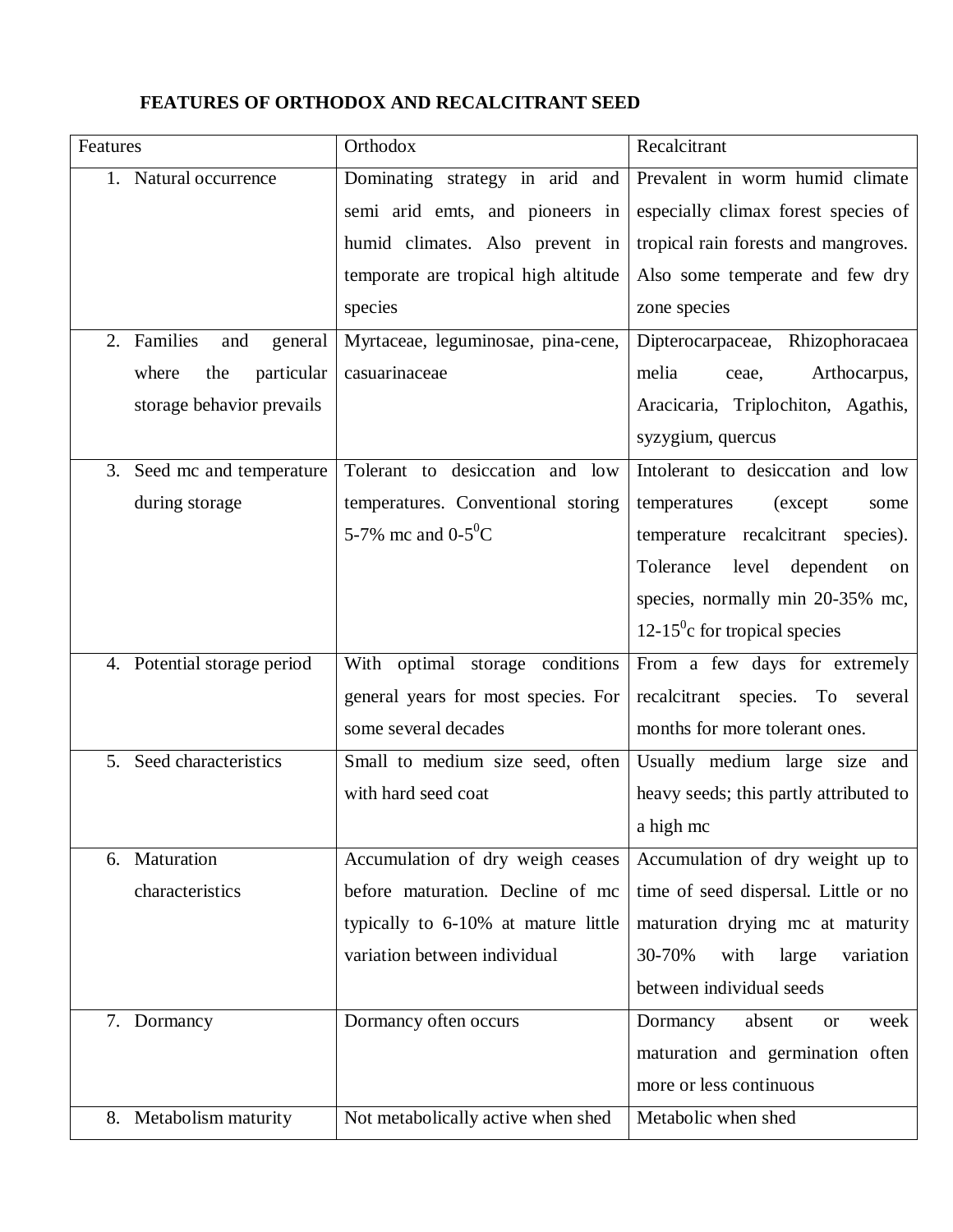# **STORAGE CONTAINERS**

1. Transparent plastic bags

These are versatile containers for seed storage and suitable for many species and storage condition. Their man advantages are:

- 1. The materials is reasonably air light, at least thick material.
- 2. Transparency permits inspection of the contents without opening
- 3. The materials is cheap.
- 4. They are available or can be made in almost any size.
- 5. They need no cleaning since the bags are described after use.
- 6. Bags can be closed with minimal air around the seed.

A thickness of 0.07-0.1mm is applicable; thinner material may permit some moisture to pass and is easily punctured during handling. Very thick materials makes closing of the bags more difficult.

2. Glass jars and bottles

Several models are available volumes of 0.5-3litres are suitable. Jars and bottle should preferably have wide openings to facilitate efficient filling, emptying are clearing. Glass jars are convenient because they are transparent and the content hence directly visible. Their moon disadvantage is their fragility. Particular suitable for relatively small volumes of small to medium size seeds e.g. Eucalyptus species

3. Jerrycoins

Metal and plastic models are available volumes normally 10-20 litres. Metal can close with a clamp, plastic cans with a screw cap. Both type an air tight rubber gasket. Relatively large quantities of seed are easy to handle in jerry cans. However the containers are very difficult to clean and metal cans easily rust from inside.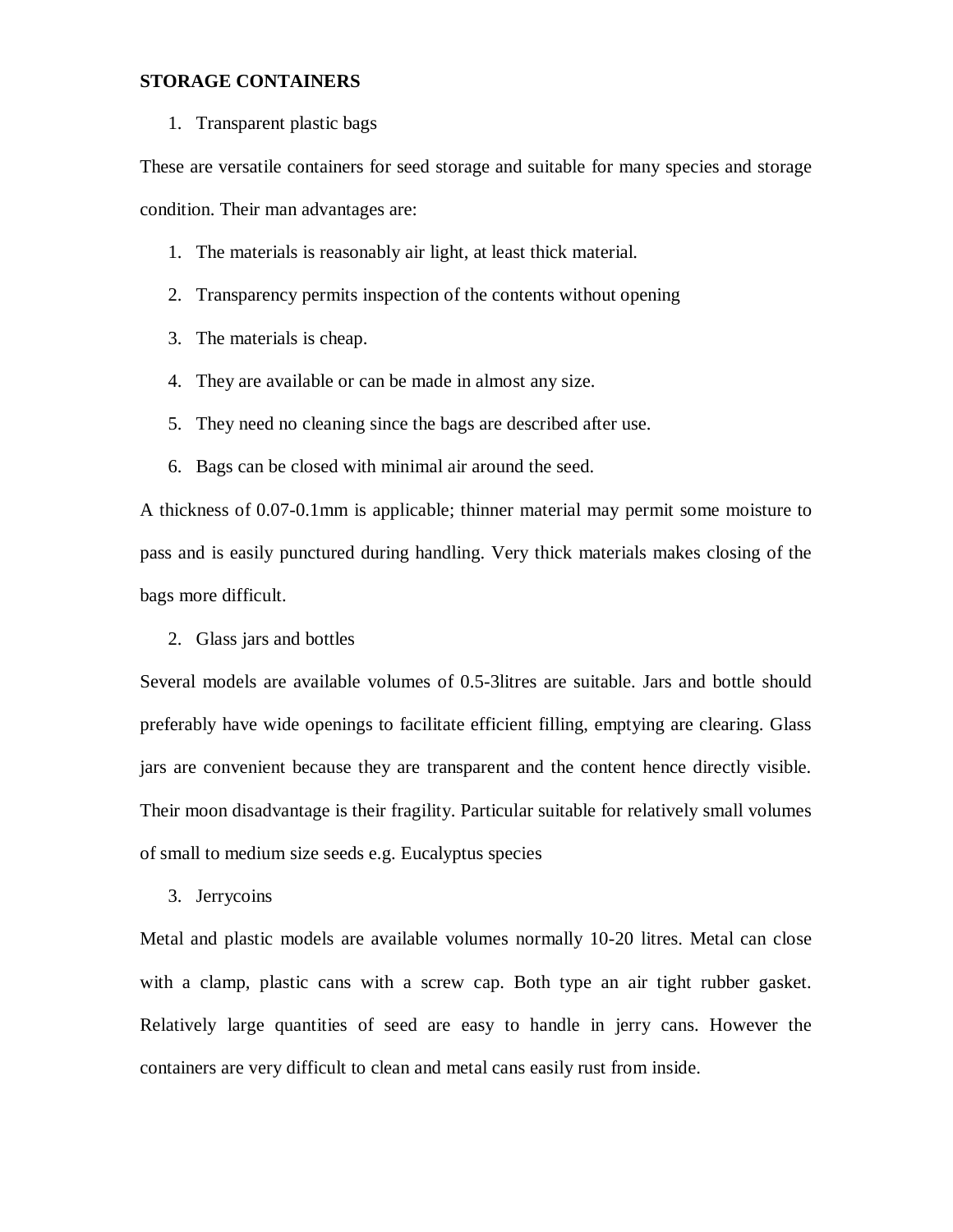4. Plastic drums and barrels

With cover volumes often 60-150 litres. A suitable type of drum is used for transport by chemical industries. It has a convert that can be closed airtight with a rubber gasket and clamp ring. Suitable for large seeds e.g. Termination, Khaya

# **STORAGE CONDITIONS**

Storage conditions should be designed to prolong the viability of seeds by reducing or limiting any factor that impairs viability. The general storage conditions should therefore aim at

- 1. Reducing the metabolism of seeds
- 2. Keeping insects fungi and other pathogens away and
- 3. Reducing general seed ageing. The general prescription for seed storage are summarized below.
- $\triangleright$  Store seeds with lowest temperature that will not damage the seed
- $\triangleright$  Store seeds with lowest possible mc that will not damage the seed
- $\triangleright$  Eliminate as many pathogens as possible before storage
- $\triangleright$  Protect seeds from pathogens during storage
- $\triangleright$  Store in the dark
- $\triangleright$  Store orthodox and intermediates seeds with low mc in airtight containers
- $\triangleright$  Store recalcitrant seeds in material permeable to gases but with retention of moisture.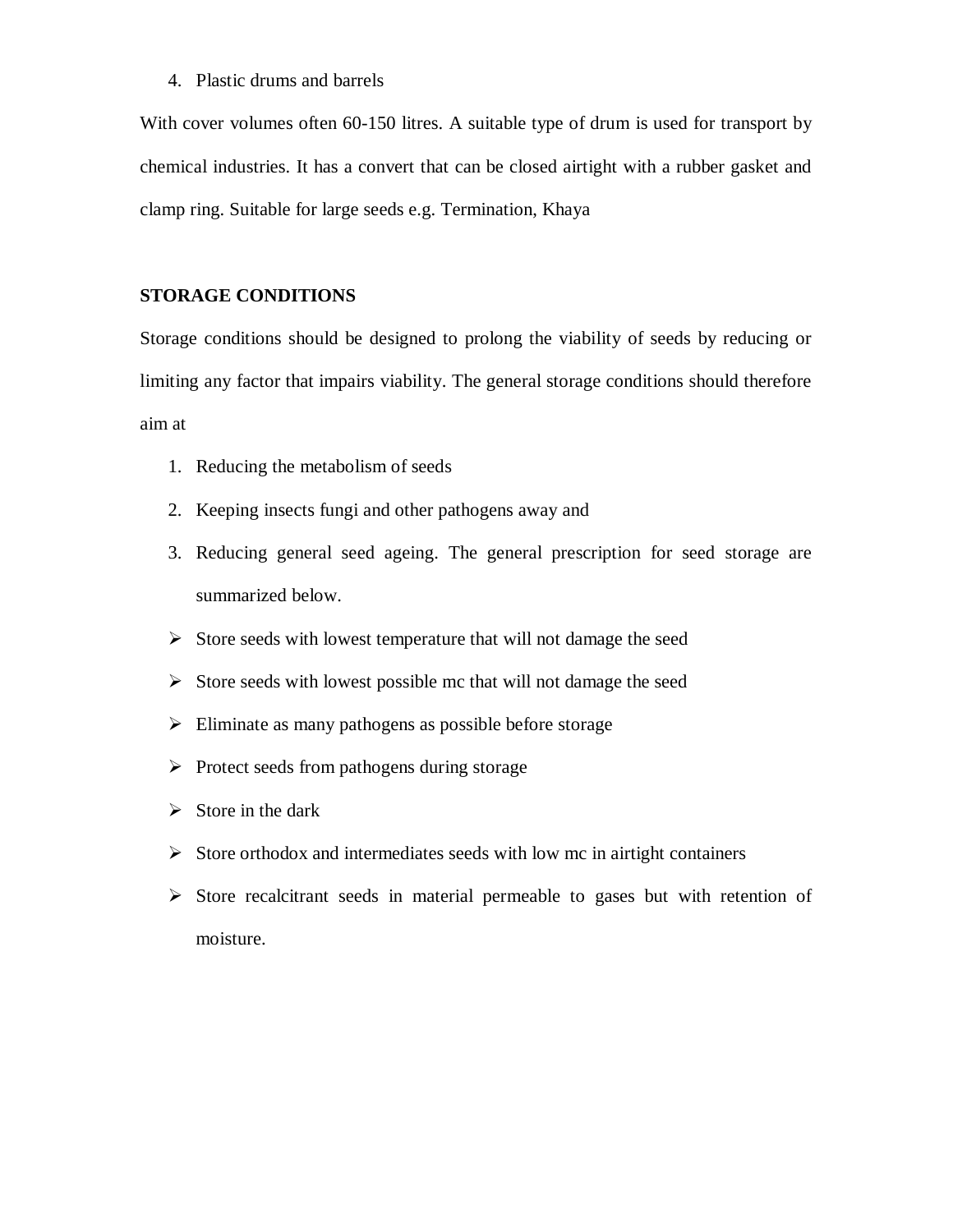# **METHODS OF STORAGE**

Seed storage methods currently in use in the tropics vary with the characteristics of the seed, the length of storage envisaged and available storage facilities. They may broadly grouped into

- 1. Dry storage
- 2. Cold storage
- 3. Cold moist storage

# **Dry storage**

The simplest, oldest and currently the most widely used method of storage in the tropics. Suitably dried seeds are stored in sacks or heaps in well ventilated shades at ordinary room or air temperatures. This techniques has proved successful for the storage of species like the Acacias, Albizia lebbeck, Dalbergia Sisoo, Cedrela toona, tectonagradis, Melia azedarack and props juliflora which posses hard impervious seed coats. Seeds with more permeable testa tend to be less suitable. Their viability tends to decrease rapidly tends to decrease rapidly as they are subject to fluctuations in temperature and humidity of the storage room or shade. For such species are where storage must be for a long period, storage in closed receptacles, metal boxes, bottles, and plastic were are advisable. Closed containers are also essential for all seed types whenever the relative humidity of the atmosphere is high or the ravages of insects and rodents are serious enough to warrant control.

# **Cold dry storage**

A generally more effective method though not yet widely found in the tropics is the cold dry storage technique in which suitably dried seeds are stored at temperatures around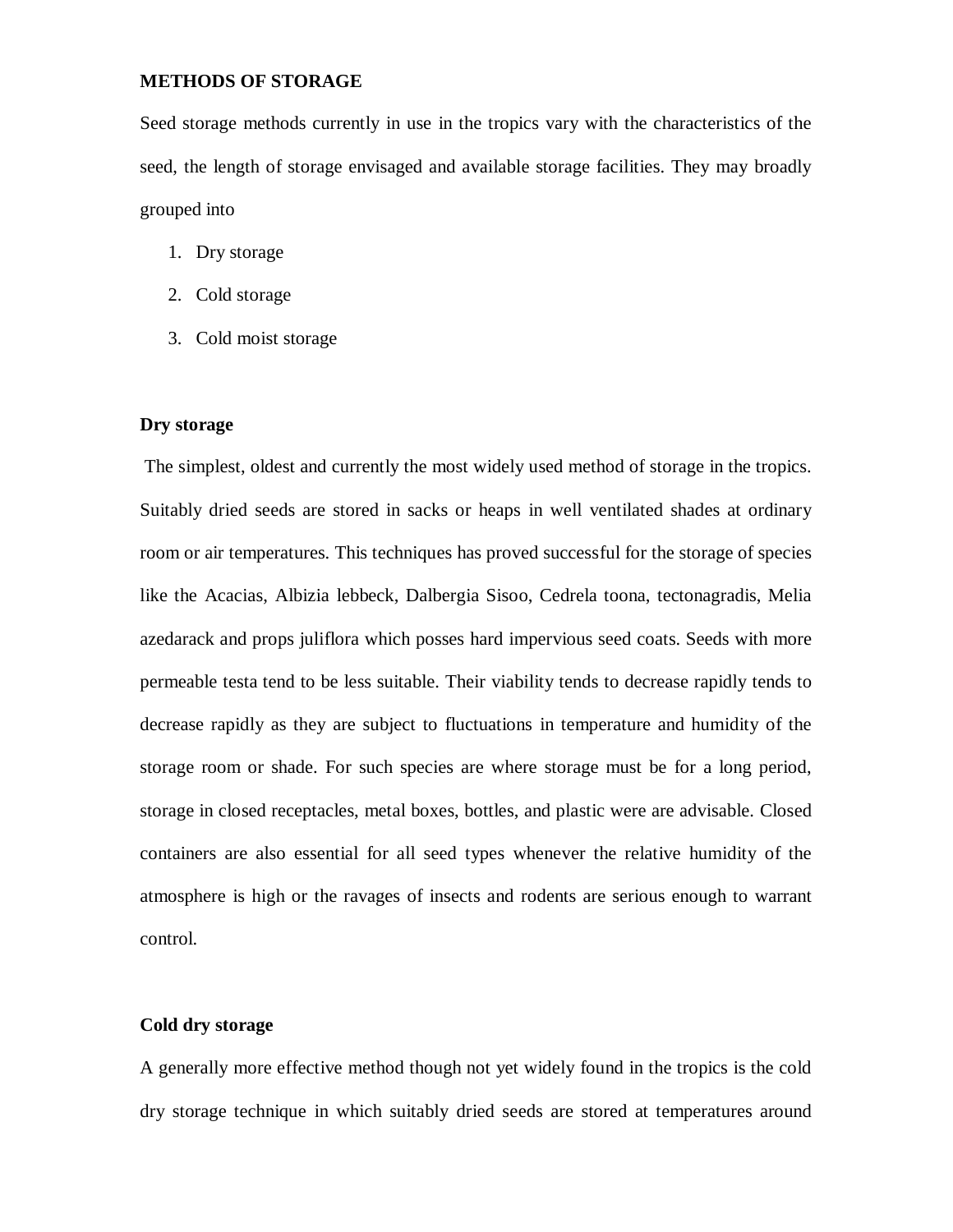freezing point. Almost invariably all seeds keep longer and better under cold them warm dry storage. Low temperatures slows down the life processes within the seed and thus helps to keep the seeds in a state of dormancy. This technique has been found particularly suitable for seeds with high oil or fat contents.

Where cold storage is considered necessary, temperature is usually controlled at between zero are  $2^{0}C$  or below for longer periods of storage. The storage may be carried out in cold basements, refrigerators and refrigerated rooms fitted with temperature control gadgets. For long storage or for normally short lived seeds, storage should be in sealed containers or the entire storage facility must be kept at a proper relative humidity in order to guard against fluctuations in seeds mc.

# **Cold moist storage**

This rarely used at present in the tropics, in this approach the seeds are kept in sealed containers thoroughly mixed with one to tree times their volume of moisture retaining materials like peat, saw dust and ground charcoal. These materials help to maintain the seed mc, provide them with oxygen while separating them from each other.

#### **SEED TESTING**

Seed testing is an analysis of some physical parameters and to physiological quality of a seed lot, based on a small representative sample. The quality (here strictly referring to physiological quality in contrast to the genetic quality) is the measure of potential performance of a seed lot under optimal conditions. Seed testing includes a number of parameters such as seed weight, purity, viability, germination and mc.

Purity and germination capacity form important attributes of seed lot as they influence not only the price a purchases is prepared to pay but the amount of seeds to be sawn per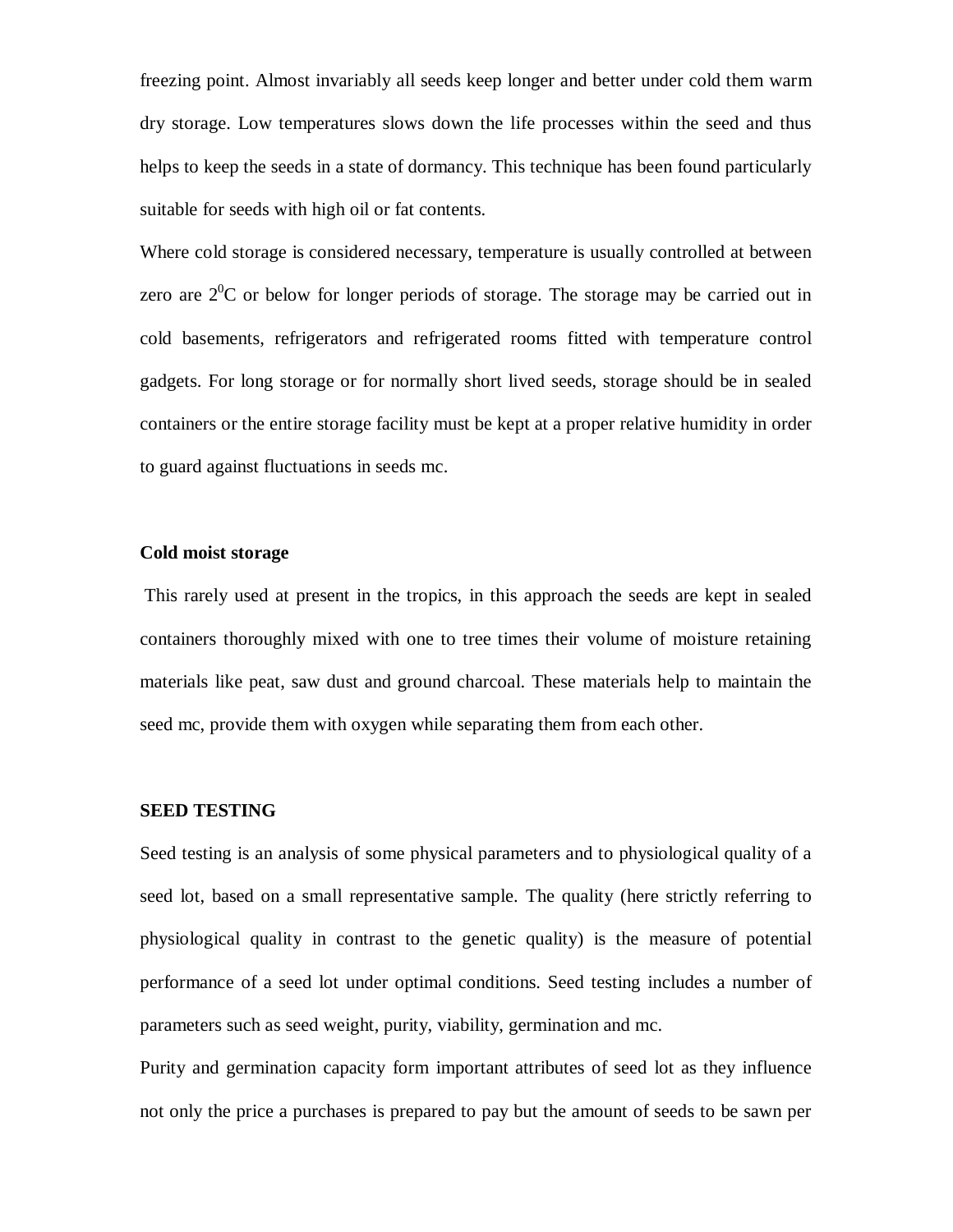unit area of nursery seed and the number of healthy seedlings which can be expected. As a result tests for purity and viability are essential to efficient nursery operations. It is necessary to test for seed maturity and soundness before and during collection in the forest.

#### **SAMPLING OF SEED FOR TESTING**

Seed testing is carried out on a sample that is a small representative part of the seed lot. Whether a sample is to be submitted for standard testing or is used for more simple tests, it must comply with the basic rule of being representative of the whole seed lot in any aspect to be tested. A sample should thus have the same average seed size, mc, viability e.t.c. as the whole seed lot.

The higher the degree to which a sample is representative of the seed lot from which it was taken, the better the test result can be valid for the whole lot.

Representative sampling is attained by very thorough mixing of the seed lot so that every single seed or particle of impurities in the whole lot has a good chance of being taken in the sample away of sampling needed.

All techniques applied in sampling aim at obtaining samples which are representative of the lot from which they were taken.

Two main pre-conditions help to assure homogeneity

- 1) Variations of seed characteristics within the seed lot should be as small as possible. Therefore, apparently different seed lots should be kept separate and tested individually. Variations typically occur between different provenance, growth site and degree of maturity.
- 2) Homogeneity within the seed lot should be assured by thorough mixing. For large seed lots, sub-samples should be taken from several locations within the seed lot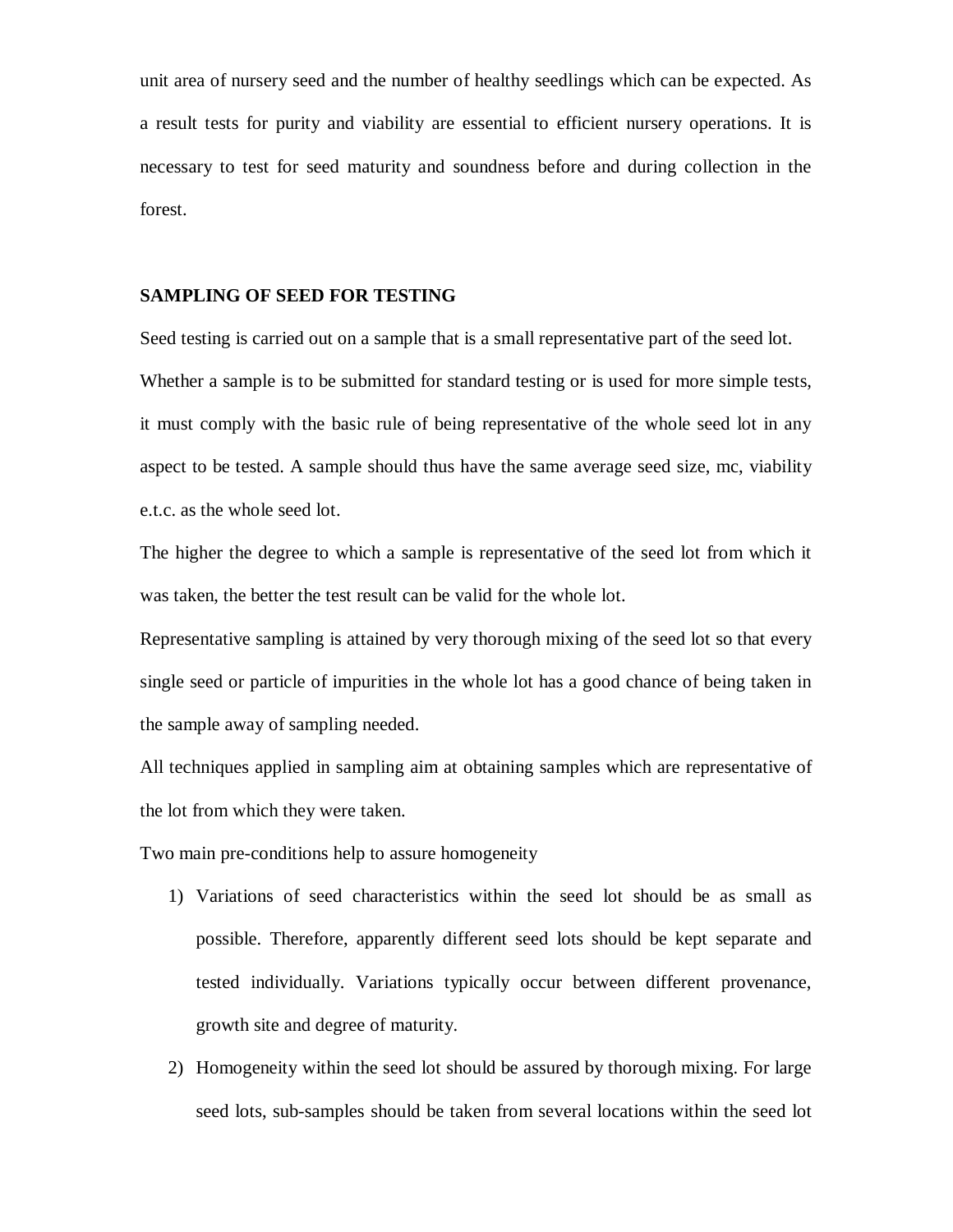where a large seed lot is stored in several individuals containers, sub-samples are taken from each of these containers and according to their relative size, if their size varies. However for seed lots stored in ore than six containers, special rules apply for sampling frequency, samples may be taken from a smaller number of containers than the total, but the containers from which the samples are taken should be selected in an unbiased way.

# **SIMPLE SEED TESTING**

Seed weight-seeds orders are given by weight, seeding planted by numbers seed weight is therefore, together with purity and germination percentage. Number of seeds and their weight must be known to calculate number of seeds per kg. An electric digit scale is preferred. If such equipments is not available, weighing may be carried out on a balance. There are two methods.

- 1. Put a known number of seeds on one side of the balance and weigh on the other until it balances.
- 2. Put a known weight on one sides and add seeds on the other until it balances.

There are two ways of indicating seed weight either in number of seeds per kg (or for small seeds occasionally per 100g), or in weight in grams for 1,000 seeds.

For example

- (i) 1,000 seed weight of Eucalyptus camaldulensis is 1.5g. Number of seeds per kg is 1000 seeds/1.5g x  $1000g = 666,000$  seeds.
- (ii) Pinus caribaea contains 3,500 pure seeds per kg. 1000 seed weight is 1000g/3.5kg  $= 285g.$

Seed weight varies both with seed size and density and there are reasons to be observant on factors that may influence these especially when comparing figures. For example, the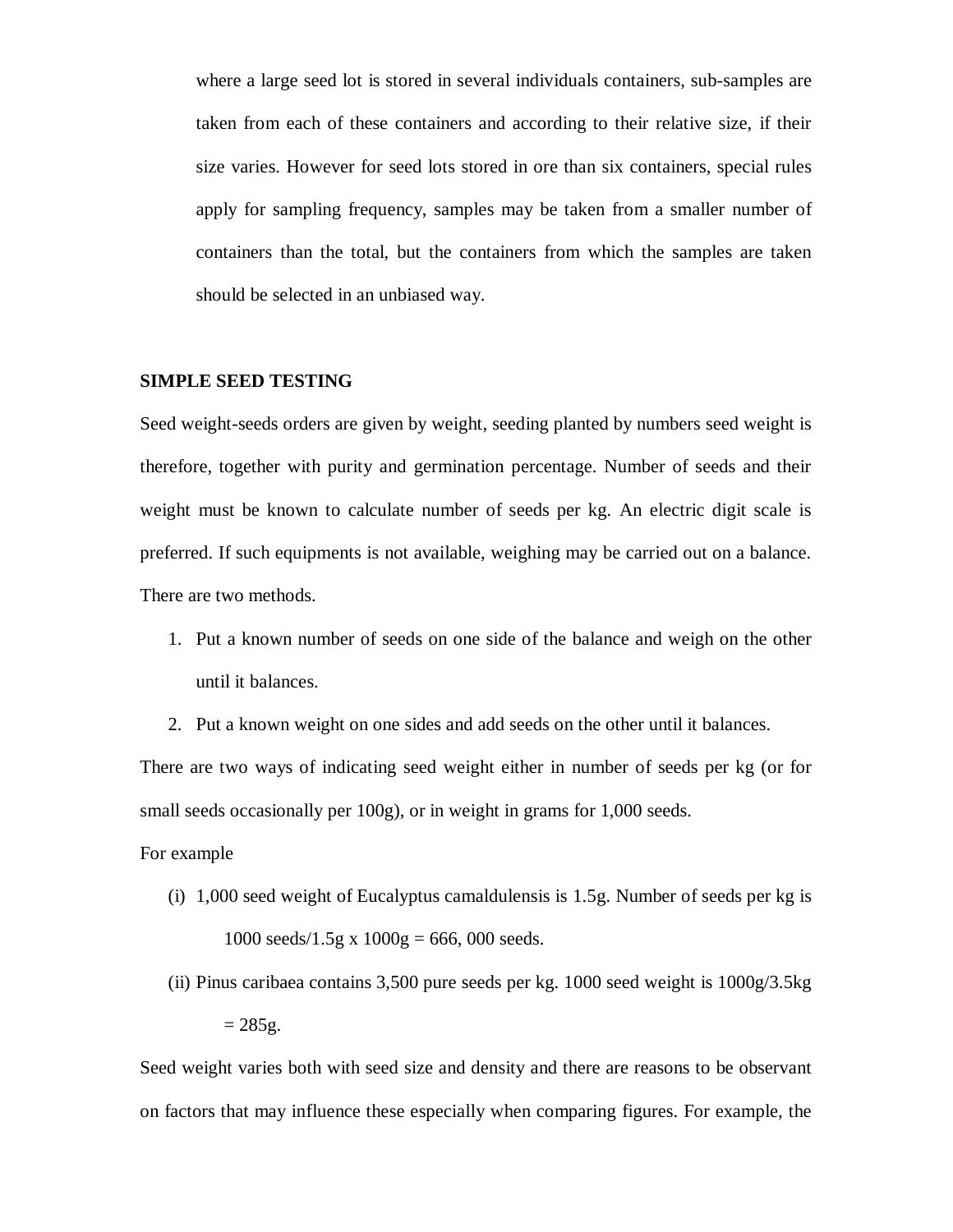term "seed" is in some cases subject to some confusion clear indications of what is the tested unit are sometimes necessary e.g. with or without wings, arils or pericarp. In switetenia macrophylla. Seed weight of winged seed is about 2100 seeds per kg, while for de-winged seeds it is about 2,300 seeds per kg mc influence density and thereby seed weight.

# **PURITY ANALYSIS**

In common terms purity is an expression of how clean the seed lot is we are interested in knowing the fraction of pure seed not the composition of other matter. Therefore we weigh a sample of seeds with impurities, the separate the two fractions and weigh. Purity of a seed lot indicates in percentage how large a fraction is made up of pure seeds of the species in question, and how mush is made up of inert matter and other seeds. Purity is expressed as the weight percentage of pure seed fraction over the total weight of the working sample

$$
Purity = \frac{\text{weight of pure seed (g) x 100}}{\text{Total weight of working sample (g)}}
$$

Purity analysis is the  $1<sup>st</sup>$  to be carried out because subsequent tests are carried out only with pure seed. Component purity is determined by careful inspection of a known weight of test sample, sorting out all those seed that are true to the species are appear sufficiently normal and viable and re-weighing them. Generally seeds of larger-seeded species are usually of high purity while those of small seeded species such as Eucalyptus and pines may be relatively impure because of lines and other debris which are difficult to remove during the clearing process.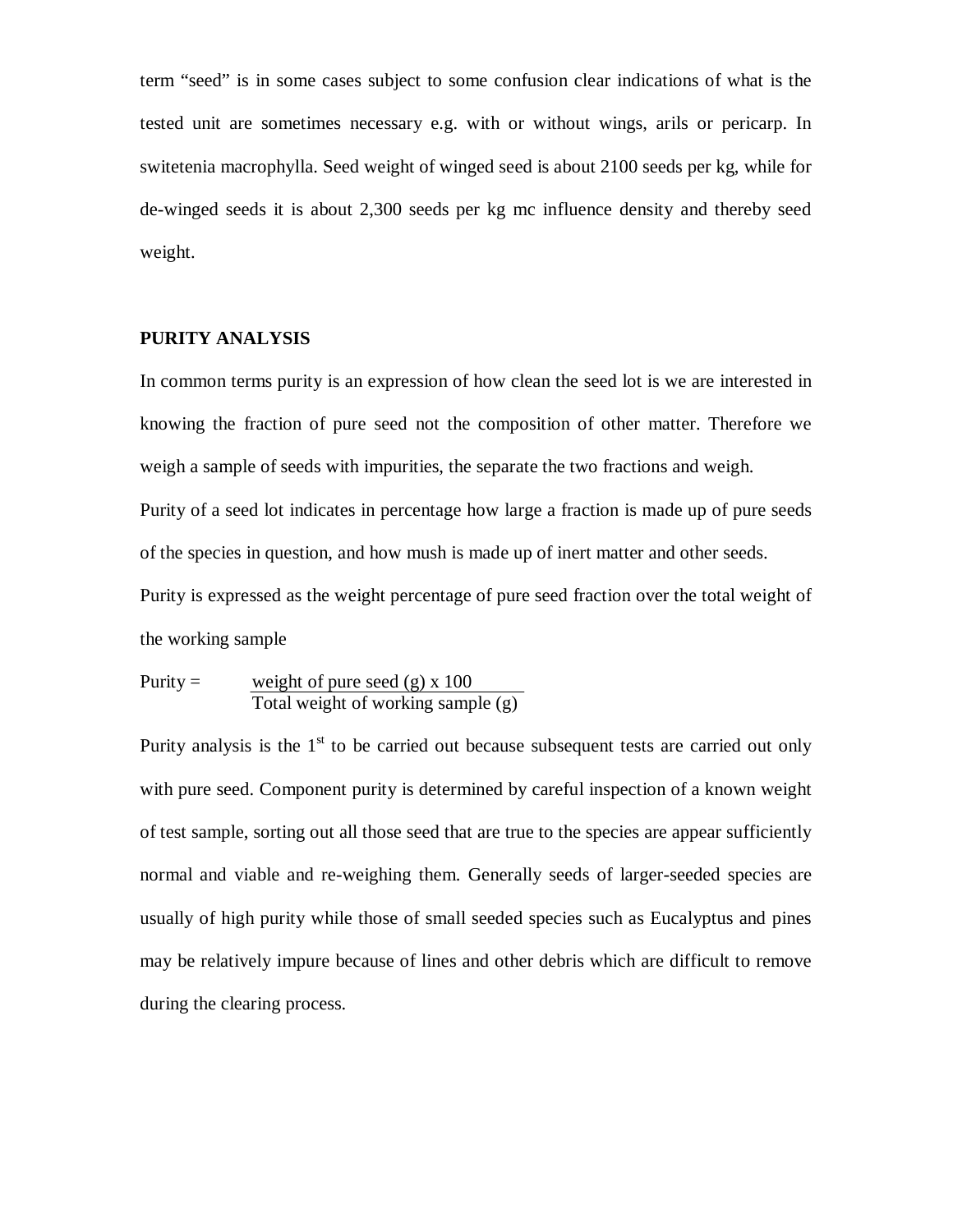# **MOISTURE CONTENT**

Mc is crucial in connection with storage and longevity. Since mc of seeds tends to vary with atmospheric humidity, it is important that exposure to varying humidity is minimized before testing. Therefore seeds should be packed in water proof material as quickly as possible after sampling. In order to avid the possibility of water condensing on the seed when removed from cold store, seed should be allowed to reach ambient temperature before the container is opened.

Quick measurement of mc may be carried out with the aid of a moisture meter microwave dry is a quick method of moisture measurement for large seeds for which moisture method are less applicable. The seeds are cut into small piece before drying in the micro oven 5-6min (ISTA 1991, Bonner et al 1994).

The sample is weighed before and after drying are mc calculated as after the oven drying method.

Under laboratory testing, seed moisture is measured by the oven drying method, which is the direct method, prescribed by ISTA and describe below. This method can also be used for calibrating moisture metres for indirect measurement of mc. The indirect methods provide a quick results, which can be used as a guide during seed handling, e.g. to determine the necessity for further drying mc of a sample is the loss of weight when it is dried in accordance with the prescribed rules. It is expressed as a percentage of the weight of the original sample (ISTA 1996). This is the fresh weight basis. Mc measurement contain the following component.

- 1) Container (heat resistant) including cover is weighed (m1)
- 2) Seeds are ground or cut into smaller fraction before drying to assure that moisture can escape from the inferior.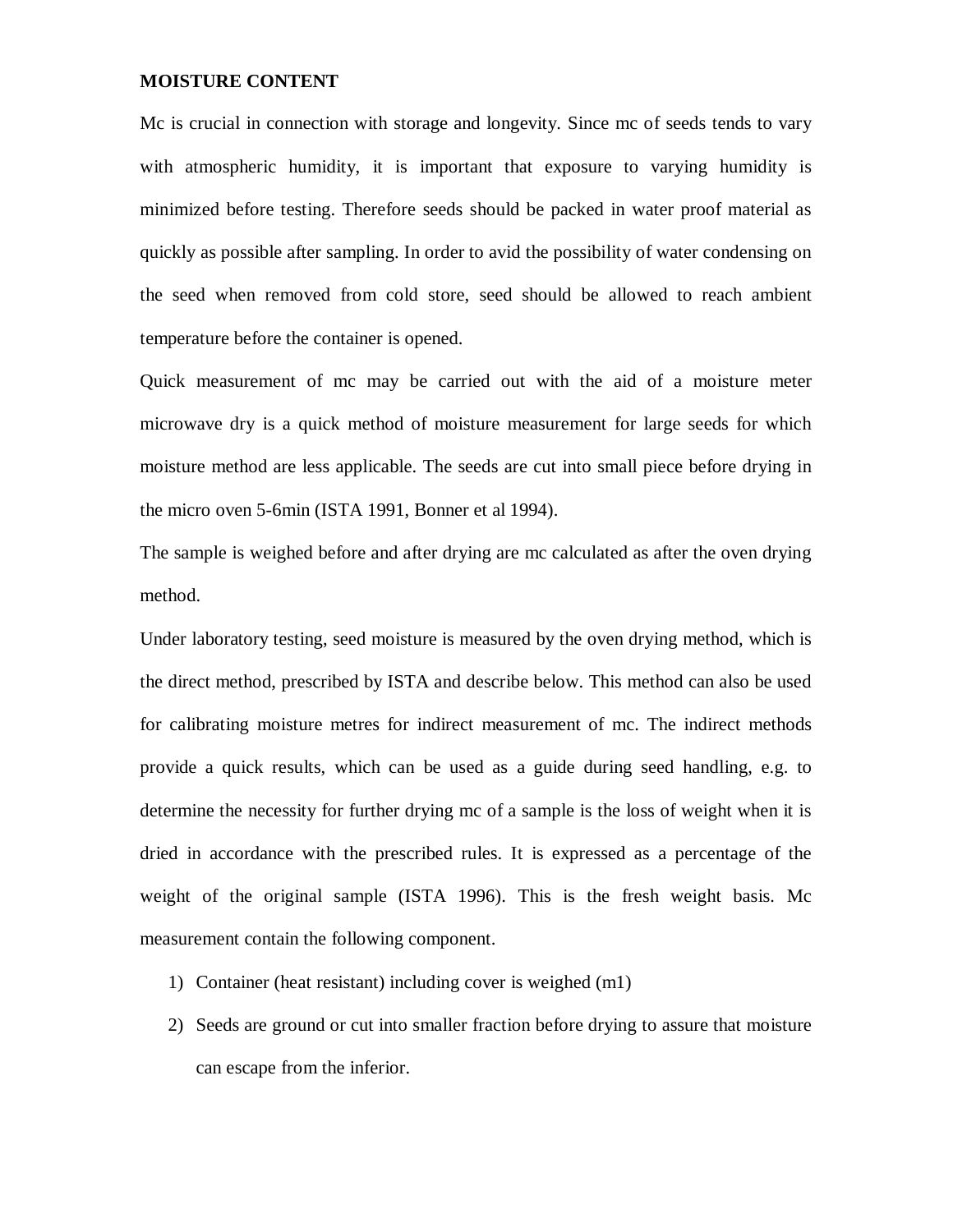- 3) The seeds are placed in the containers and weighed together with the container (m2)
- 4) Seeds are placed in an oven at  $103 \pm 3^0C$  for  $17 \pm 1$  hr
- 5) After drying in the seeds are placed in a desiccation chamber while cooling (or avoid reabsorbing of moisture from the atmosphere)
- 6) After cooling, the seeds plus container are weighed again

The mc (fresh weight basis is calculated

$$
Mc = \frac{M_2 - M_3}{M_2 - M_1} \times 100
$$

# **Viability and germination test**

A high germination percentage is obviously desirable for the nurseryman; anything other than pure germinable seed is waste.

Therefore a germination or viability test should indicate the potential germinability which with proper handling should reflect expected germination in the nursery.

Germination potential is most directly determined in a germination test.

Germination tests are widely used in both standard seed testing and more informal simple nursery tests. However, the tests have several limitations, some of which may either overestimate or under estimate the actual germination tests are less applicable are the following:

(1) Where seeds have a very short viability: Duration of a germination test is typically 3-5 weeks. For short lived recalcitrant seed significant loss of viability may take place during the test period. Hence, the germination percentage obtained by the test may not be valid for the seed lot from which it was taken because the viability of the seed lot has declined during the test period.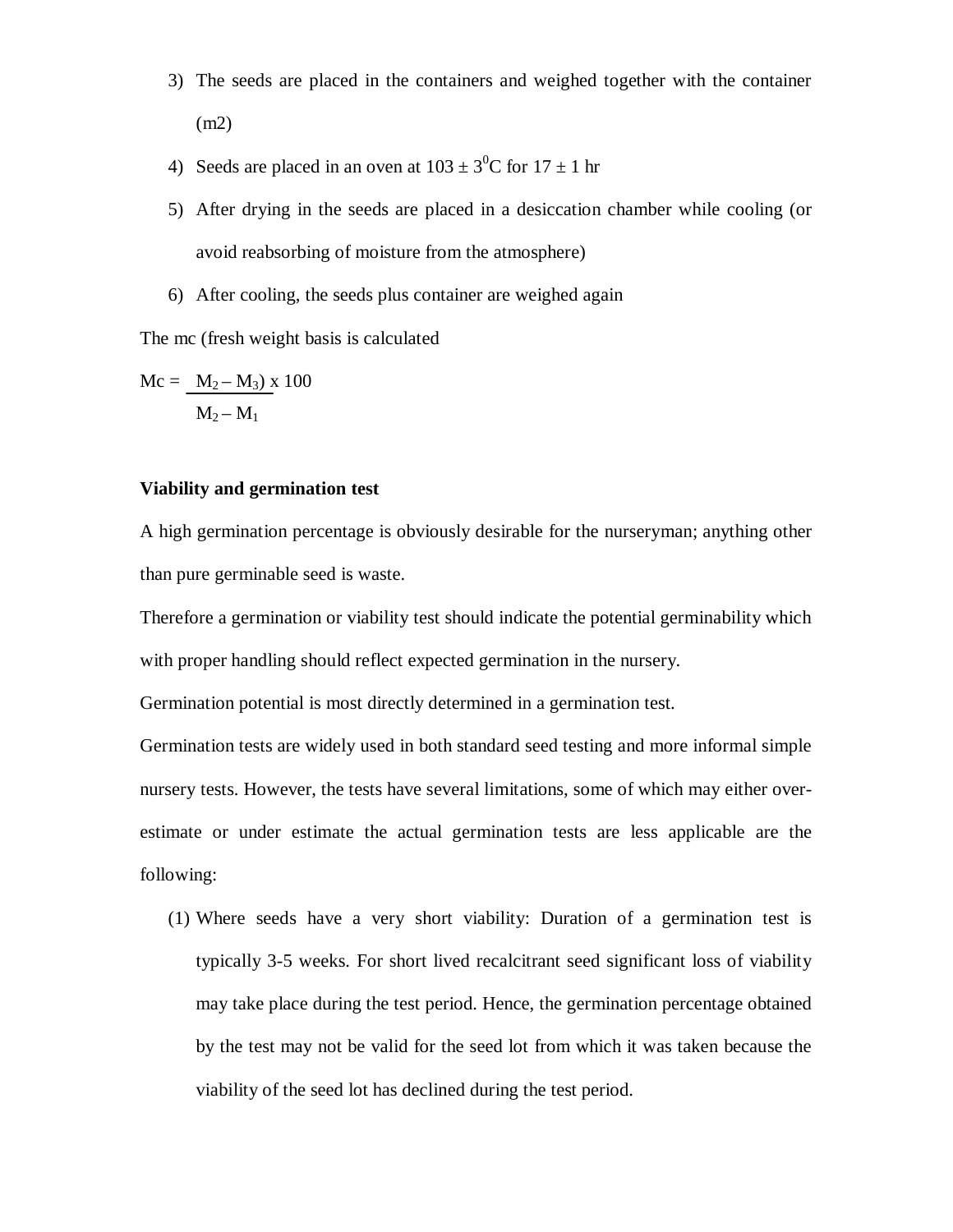- (2) Where germination is delayed or suppressed by deep dormancy if pretreatment has been insufficient to overcome dormancy, germination may be low even if seed are viable.
- (3) Where fast test results are equipped: Especially for slow germinating species (some species takes several months to germinate) the duration of a germination test may be inconvenient. Where a seed lot is to be dispatched soon after collection, there is often not enough time for a germination test.

## **SEED TESTING CONTD**

Where germination tests for some reasons are inconvenient or unreliable or where shortage of standard germination facilities limits the use of germination germination potential many be tested by indirect methods v12. Viability test. These tests do not prove that seeds are terminable only that they are (most likely) alive.

Viability tests are used as a supplement to terminative tests in order to examine the tar or quality of seeds that have not germinated during the stander test.

Several types of applicable to very small seeds such as Eucalypt, and for excised embryos the method is parochially impossibly (Balneal et al 1980)

# **Cutting test**

Cutting test is never used as sole viability test in standard testing but rather to examine the conditions of non-germinated seeds in a germination test. The method is how ever, widely used in simple seed testing both during collect and processing. Cutting test are useful field and unseeing methods for determinedly sound and living seed. It is useful in chivvy the viability of seeds which are slow to germinate or the development of seeds and fruits in prop dive seed collection area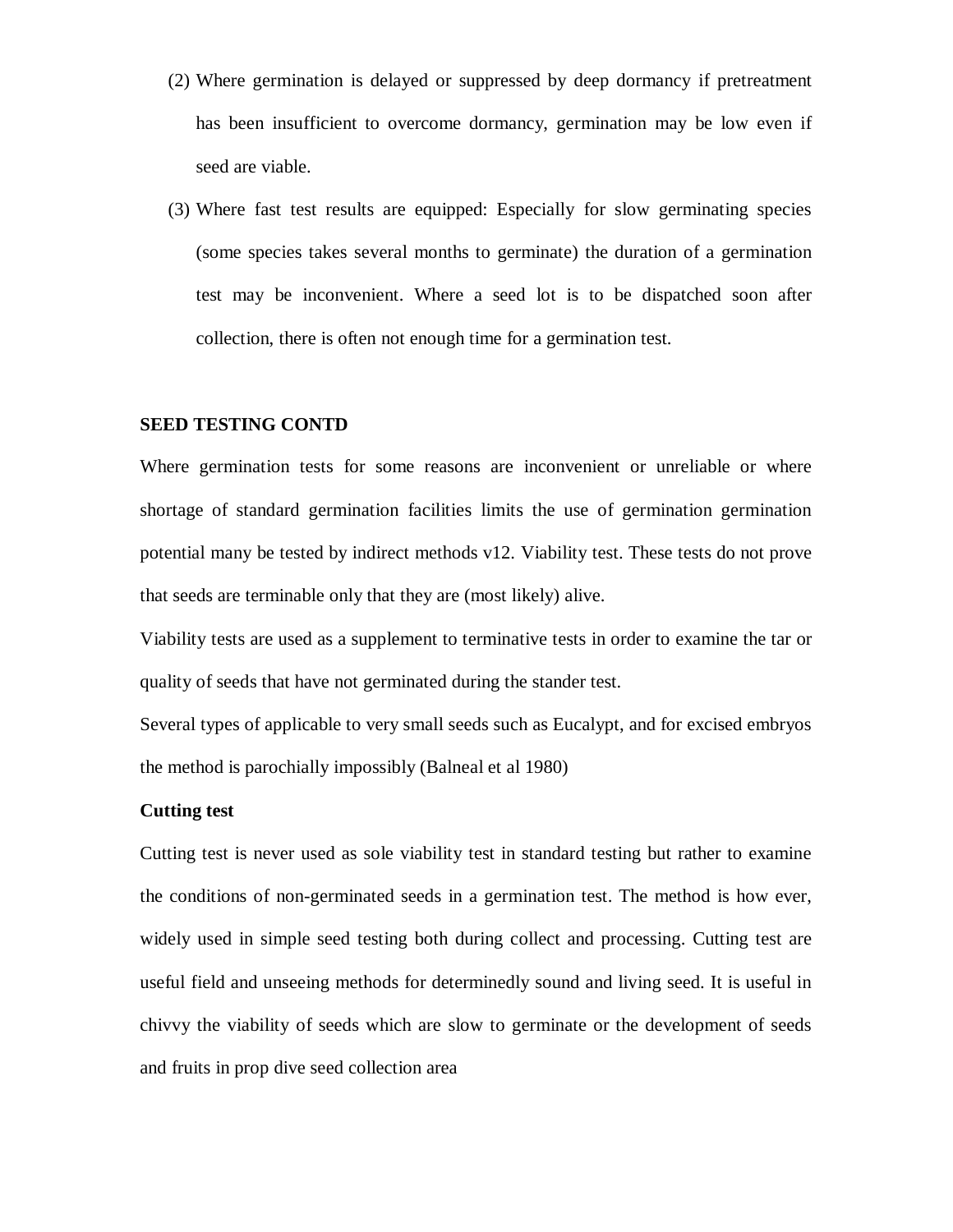The seeds can be inspected through eyes for the purpose viability test cutting the seed opened with knife or scalpel and the cross-section is examined with a hand lens kernels which are firmly filed, plump and good colour are considered to be viable. It endosperm of the seeds must have a normal Coolum with a well developed embryos showing that the seed has a good chance of germinating. Although this test the seed has been found not to be liable , seeds with milky uniform, moldy decoyed, sterilized or smelling embryo and those with embryo can be taken as non-viable without must difficulty .it is not possible to distinguished morbid (not trash) recently dieter recently injured seed which still the same as sound one. It is very useful tool in estimating the size and maturity of the seeds crop before collection and the ethereally of method use in processing .in cutting test viable and dead seeds are distinguished visually, which in practice means that seeds that are empty signs of damage are deemed non-viable and the removing portion viable (although actual life manifestation are not proven)

## **Tetrazolium test**

The tetrazolium test is the most widely adopted biochemical method to examine seed viability. This is also called topographical tetra 30lium test (TT2). T2 test is especially useful as an alternative to germination test for spp. That require long of pretreatment to overcome dormancy but the test is also widely used as a quick test for species with less complex dormancy.

The principle of T2 test is as follows dehydrogenises are a group of metabolic enzymes in living cells. During the reduction processes in the metabolic active cells declydrogeasess release hydrogen. The hydrogen is able to reduce an applied pale yellow solution of 2, 3.5, trephine tetrazolium chloride or bromide (T2) to a stable, bright red trephine-Formosan. Hence the formation of red Formosan is an indication of dehydrogenate activity, which is in turn an indicator of viability, because staining of tissue is local, it is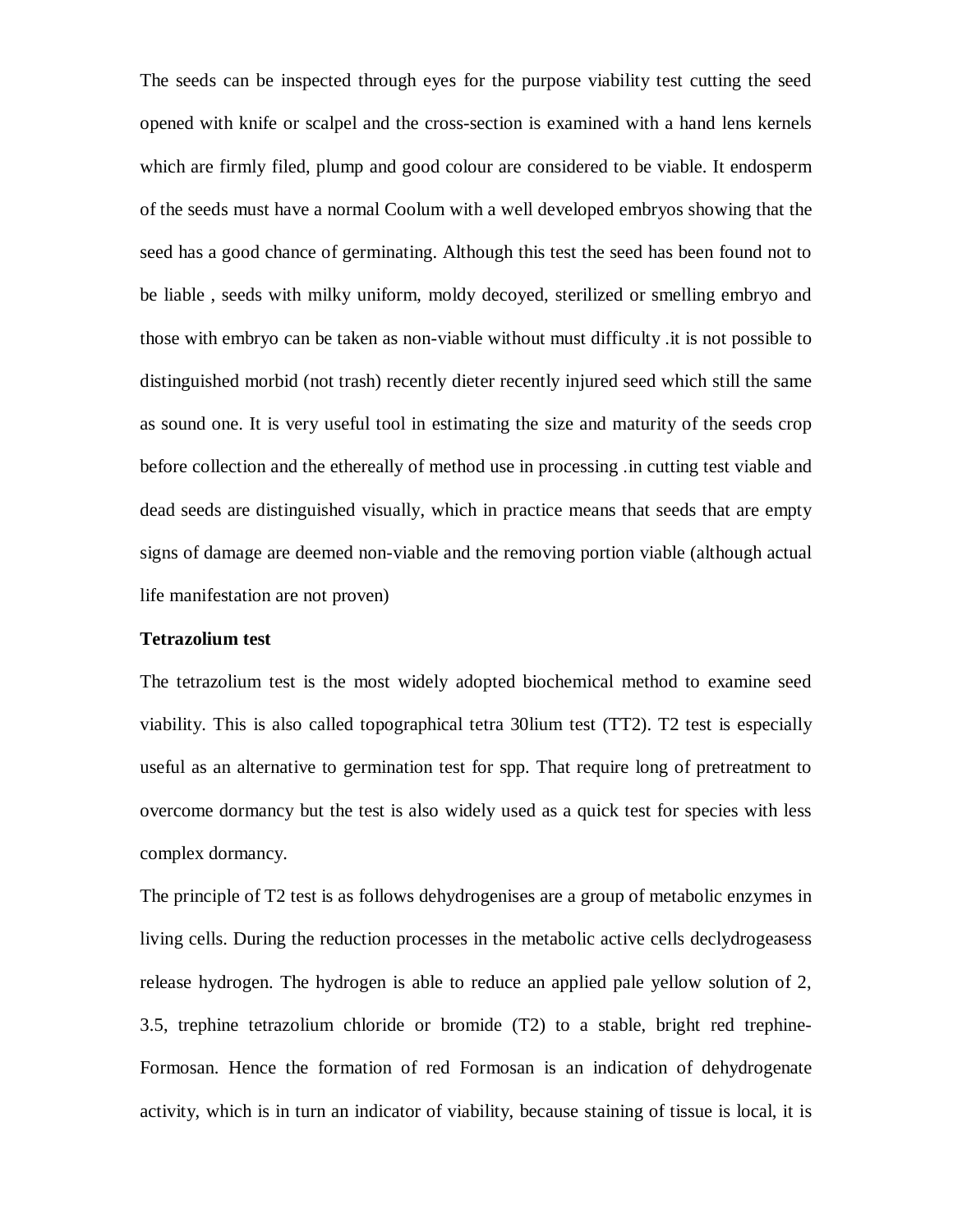possible to distinguish living (red – colored) and dead (colorless) parts of the seed where dead (necrotic tissue occurs only superficially in cotyledons, while the radical stains normally, the seeds may still be viable.

On the other hand, even small patches of necrotic tissue in the vital part of the embryo normally mean that the seed would not be able to germinate.

Seed embryos are likely to stain whether they are dormant or not damaged but not necrotic tissue may stain normally. Therefore the result of the T2 test is likely to include the classes in the germination test. Normal seedlings, abnormal seedlings and live but not germinated seeds. A pre condition for application of the T2 test is that the seeds are mature i.e. physiologically terminable. Immature seeds normally because they contain live cells out would give poor results in a germination test. Another source of error is that seeds infected by fungi may stain because of the metabolic activity of the fungi and not the plant cells. However, such fungal cells generally stain dark brownish-red, not bright red as live sound plant cells do.

Since T2 measures the activity of metabolic enzymes (dehydrogenases) in living cells. It is necessary that seeds are imbibed and incubated at a temperature allowing active metabolism during the test.

For most species it is necessary to pre-moisten the seeds, either slowly or fast (soaking in water) until fully imbibed. Seeds with hard-coat must be scarified (punctured) to allow imbibitions seeds enclosed within a hard per carp must be scarified or extracted prior to imbibitions.

For most species a 1% t2 solution is used. The conc. Is achieved by dissolving 1g T2 salt in 1litre of water or buffer. The practical steps of the T2 test are as follows.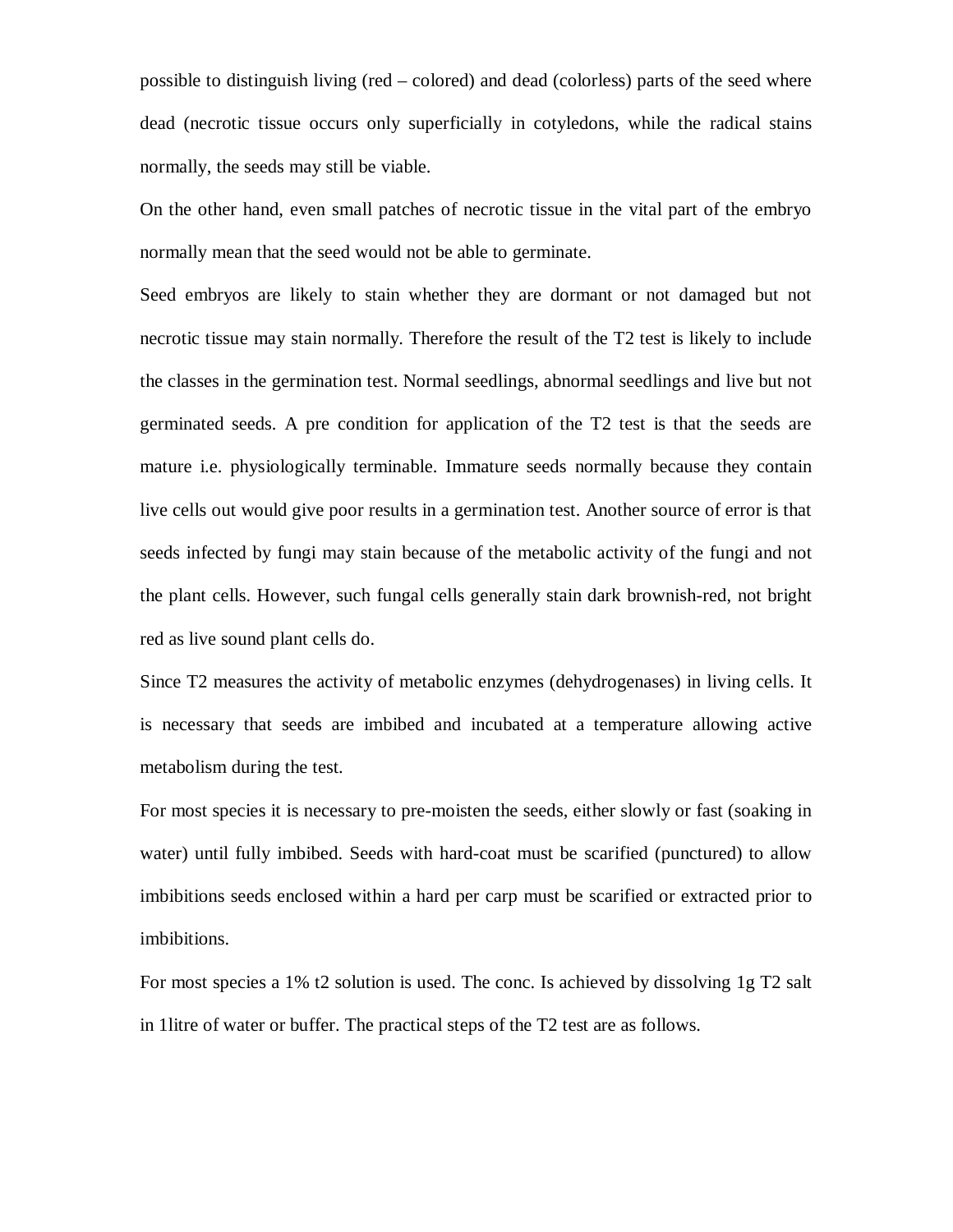- 1) Prepare hard seeds for imbibitions by scarification, puncturing or extraction.
- 2) Pre-moisten seeds by soaking or between or on moist paper at approximately  $20^0$ C for 3-48hr (depending on species ISTA prescriptions).
- 3) Immerse seeds in the T2 solution. The seeds should be completely covered.
- 4) Incurable seeds in the T2 solution in darkness at  $30 35^{\circ}$ C for  $1 24$  hrs (dilution).
- 5) Wash seeds in distilled water and place and place them on moist filter paper until evaluation.

6) Evaluate staining

#### **X – RADIOGRAPHY**

X – Radiography is a quickest test to differentiate empty, under-developed, and insect of physically seeds from morphologically intact and healthy seeds by the aid of  $x - rays$ (ISTA 1996).

The seeds are places between the  $x - ray$  source and a photocyntetive film or paper. When the seeds are exposed to  $x - ray$  of low energy (longer wavelength, approximately, 1 manometer), an image (radiography) into a visible picture since x-rays are non destructive, seeds examined by the x-radiography method may also be used in direct germinator tests.

Belong normal x-radiography is unable to distinguish aged or physical logically damage seeds from sound seeds, the best correlation of the x-ray and germination test is found where empty seeds, inset damage or other quality.

The method is especially useful where such damage or lacks of development are not apparent on the externs of the seeds e.g.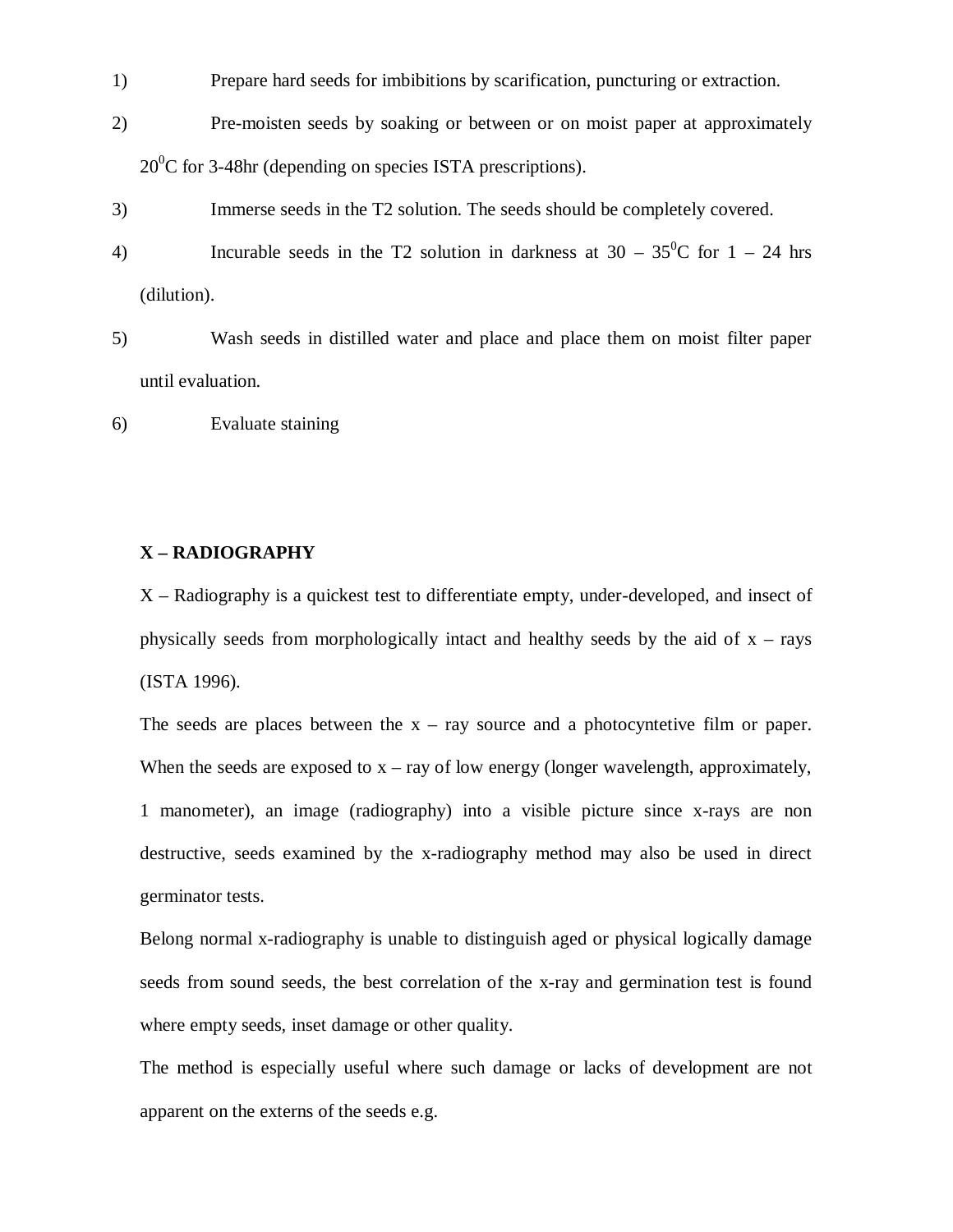(1). Empty seeds in pines eucalypt and other where the seed development into full size even it contain no embryo.

(2). Insect infested seed where no entry hole is visible, e.g. legume seeds infested by brooches or conifers or eucalypts infested with chalices

(3.) Seeds endorsed by a hard fruit structure e.g. drupes or samaras where the per carp or endocarp bears no sigh of presence or condition of the enclosed seeds (s) .x radiography many reveal both no of seeds in such fruits and their condition

(4) Seeds where internal mechanical damage to the embryo many have occurred e.g. during processing

(5) Seeds with shrunken or underdeveloped embryo e.g. immature seeds x-radiography is especially useful for estimating viability of recalcitrant seeds belong they short lived their germination potential has to be determine quickly

Application of specific contrast chemicals e.g. Baclz  $AgN0<sub>3</sub>$  KBr to the seed before x-ray enhances possibility of evaluating viability of tissue,

#### **Excised embryo test**

This method is used where germinate very slowly or where the seeds are deeply dormant and require long pretreatment. it many also be used where the nature of dormancy and hence pretreatment is not known . The principle of the test is that embryo is manually excised from the seed coat and possible endosperm under as pet conditions placed on filler or blotching paper and incubated in germinate cabinet at 20-25°c. The result of the excised embryo test is germination % age under inundation

Belong the embryo is surgically excised from the seeds during the operation, it requires a certain minimum size of seeds and embryo before it is practically possible. The method is not applicable to very small seeds like eucalypts, pines, nuclear diderichil. The chief advantage of this method is that it make possible within a few clays or weeks , the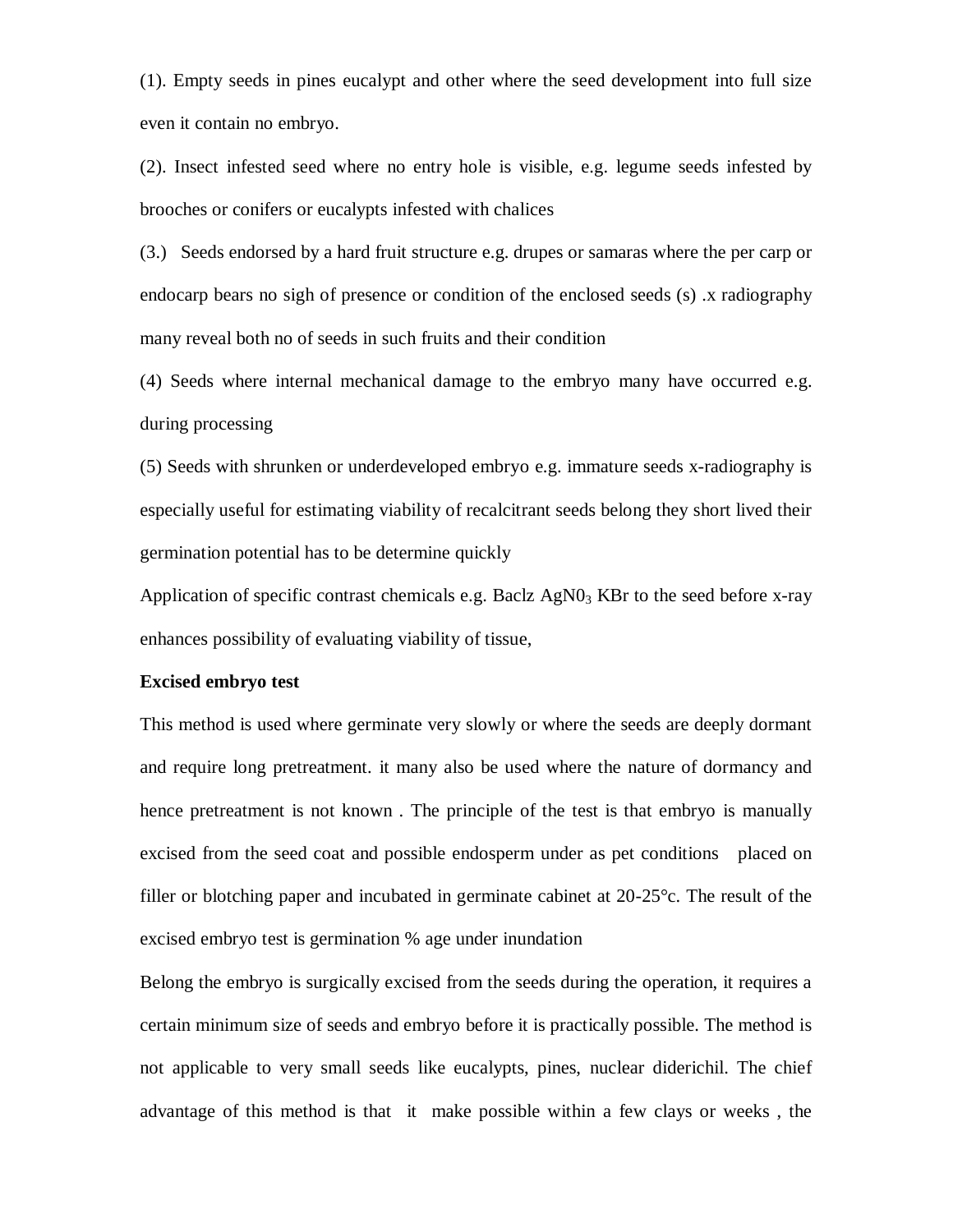determinant of viability any seed which would normally require several months for germination in soil or other media .a viable embryo so traded a non-viable embryo would become discolored and deteriorate where given good condition for germination. The major shortcoming which some time out weighs the above advantages is the difficulty of extracting the embryos without injuring them.

#### **Germination test**

During the germination test, seed quality is measured directly as the ability of the seed to germinate under optimal germination conditions of temperature, moisture and light. Germination is normally carried out in germination cabinets under controlled out. The conditions prescribed by ISTA include the following variables

-. Temperature (level regime e.g. constant clay and night or felicitating)

- Light (+/- light or period of clay night cycles

- Substrate (sand(s), top of sand (is) top of paper (tp), between papers (nt) pleated paper Germination is defined as emergence and development of the seedling to a stage where the aspects of its essential structures indicates where or not it able to develop further into a plant under favorable condition in the soil. (ISTA 1996). This means for tree seeds a root system shoot antis cotyledons and terminal bud .the exact criteria of evaluation very slightly btw spp e.g. in eucalyptus a seed is considered to have germinated when the radical has developed normally and the cotyledon have emerged from the seed coat have unfolded.

Germinated seeds are counted regularly during the preceded germination period from the indicated first count to final count.

Country once per week is usually sufficient. Renal of germination is done in order to facilitate subsequent countries and to avoid possible fungal spread. Both normal and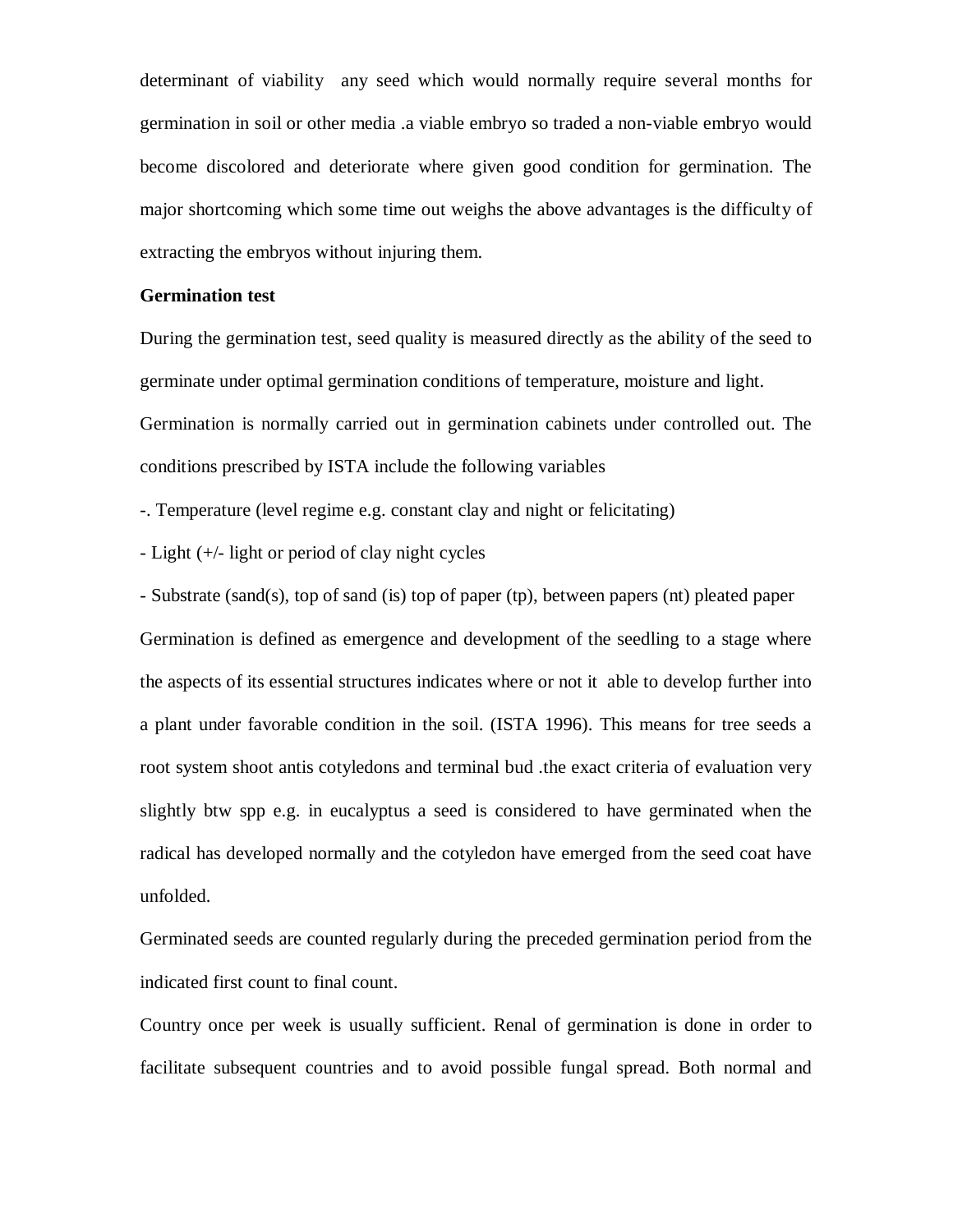abnormal germination are counted registered and removed during the period the final test result is grouped into the following classes

- 1. normal germinates : the cumulative no of seeds which have developed into seed line of normal and health appareled with all essential structures of a seedling .this also includes seedlings where possible damage is caused by secondary in faction
- 2. abnormal germination : the cumulative no of seeds which have germination during the test period but in which the seedling show abnormal or unhealthy appearance e.g. lacking essential structure such as cotyledons or being discolored or infected by seed borne pathogens ( primary infection)
- 3. ingemination seeds : seeds which have not germination by the end of the test period .these are grouped into the following sub-class
- a. Hard seeds which are seeds that remain hard below they have not imbibed (normally bellows of insufficient pretreatment.
- b. Fresh seeds which are seeds that have not germination although they appear from and healthy
- c. Deon seeds which are seeds that are soft, or showing other sighs of decomposition d. other seeds e.g. empty seeds

Seed dormancy \$ pretreatment

sometime seed known to be perfectly sound and unaired fail to germination in to presence of favorable metal conditions i.e. adequate moisture appropriate temper regime a normal atrophied and in some cases light such seeds are said to be dormant seeds dormancy is an obstacle to success of the nursery man whose arm is to obtain the urges possible no of seeds sown germinating in the shortest possible time.

The cause of dormancy in seeds many be physical or physiological physical dormancy troves the from of hard impervious seed coats which ether prevent water and in some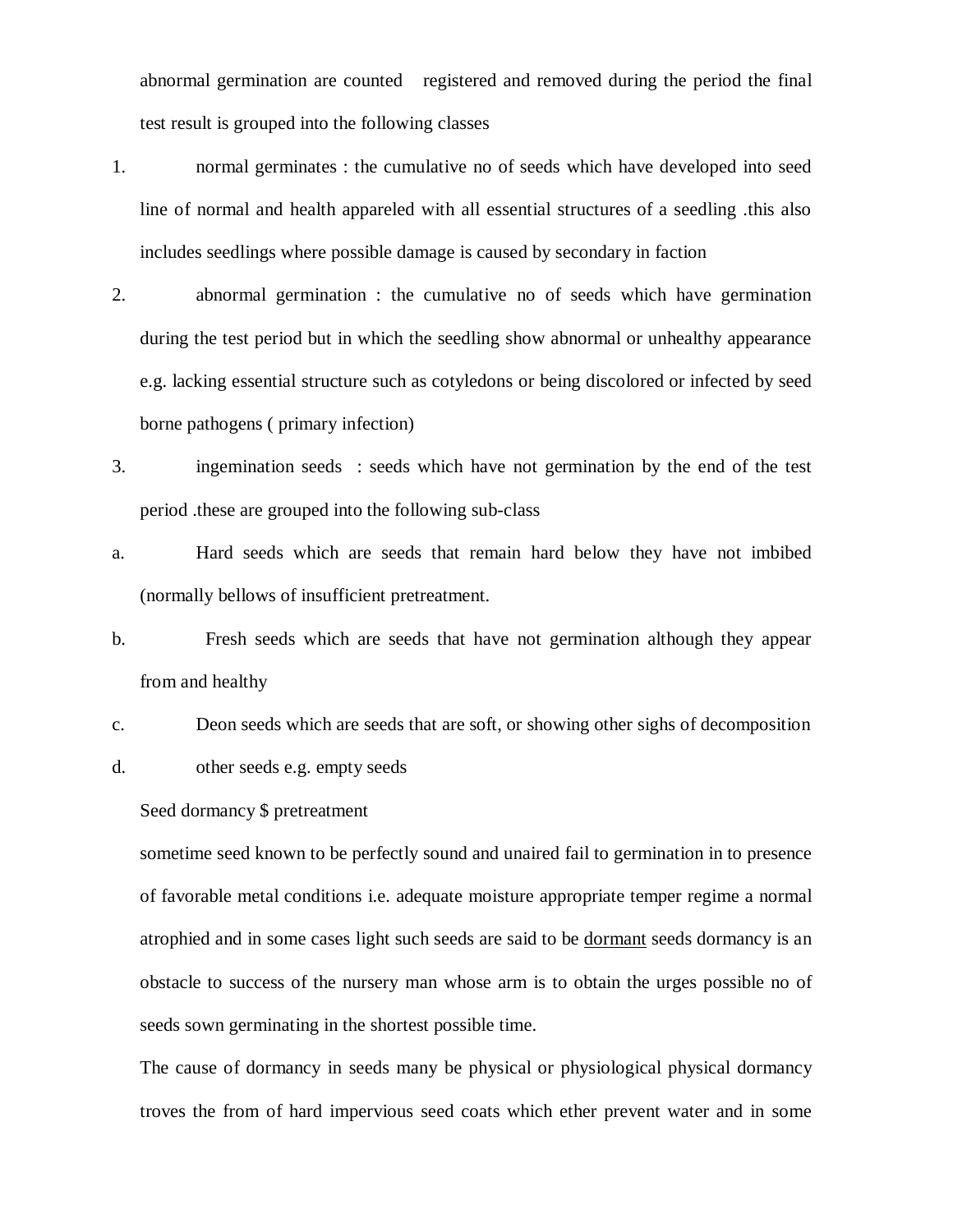plants oxygen from reaching the embryo or prevent the embryo from enlarging and breaking the test even though water has been be caused by the presence of invigilator or substance that of the fruit, in the seeds coat or ever in the endosperm of the seed Dormancy in seeds many be advantageous or problematic during seed handling. The advantage is that it prevent seeds from germination during storage and other handling procedures and induction of dormancy promotes storability on the hand where dormancy is complex and seed need a very specific pretreatment failure to overcome those problem many result in poor germination

## **Types of dormancy in seed**

# 1. exogenous dormancy

physical dormancy –when seed coat is hard and impermeable which prevents imbibitions and sometime also gashouse change common to leguminous, myrtaceac ( education) cupressaces , panacea, cabaña coca (teak) combat cease (terminal mechanical dormancy refers to the condition in which the embryo the elopement is physically restricted due to a enclosing structure. ambition many have place but raided is unable to split or penetrate its enclosure mechanical dormancy have some restriction to water uptake common to pterocarpus angiogenesis terminally superb a to mantissa eucalypti pavciflora delegate sis: where impermeability is complot it is retard to as combined mechanical \$ plaice dormancy

Chemical dormancy –when fruits and seeds contain chemical inhibitory compounds that prevent germination common in fluster fruit such as berries drupes and some dry seeds.

# 2. endogenous dormancy

Morphological dormancy: seeds with under developed embryo at the time of dispersal are unable to germination under normal germination condition physiological dormancy –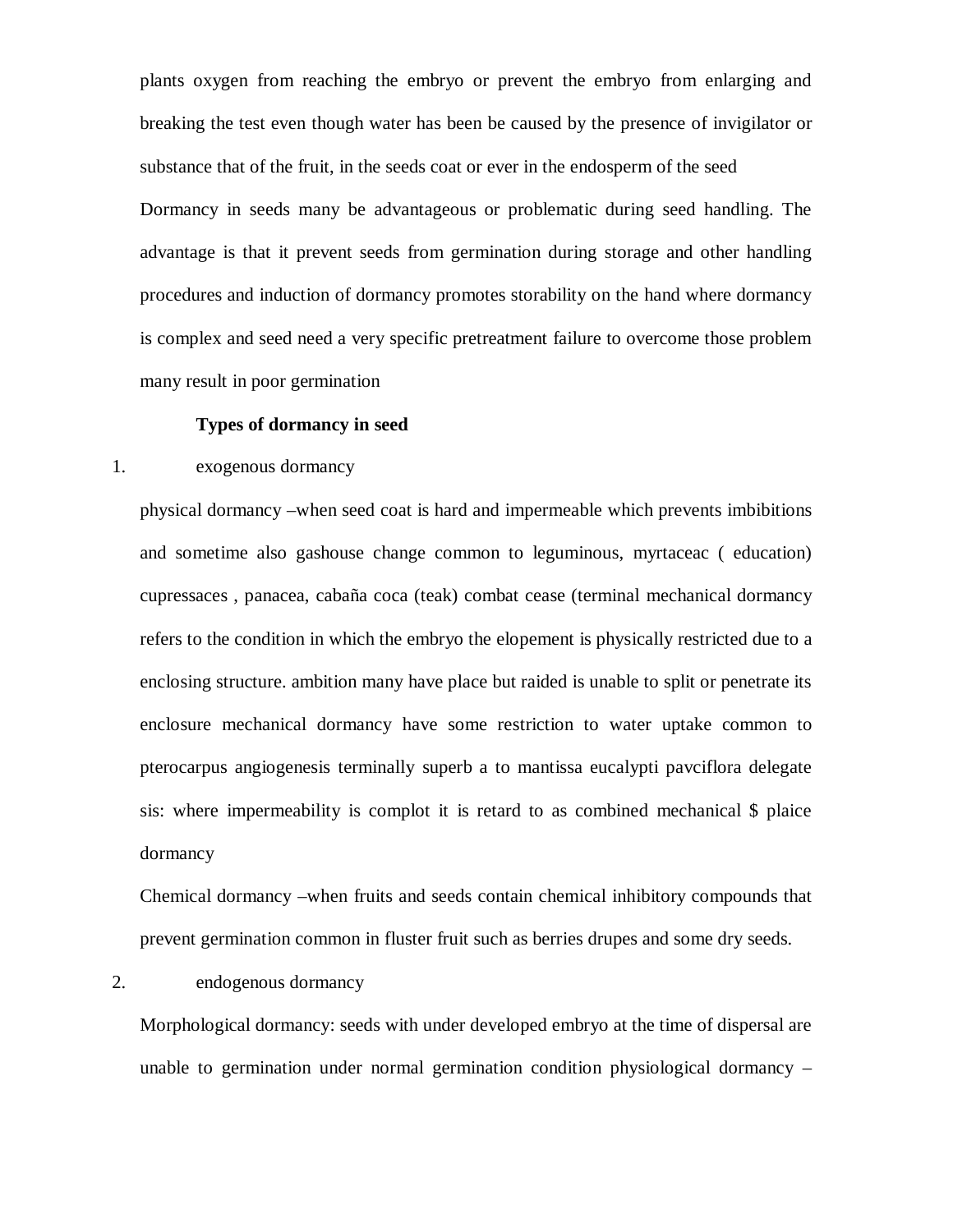when seeds contain immature embryo especially in early collected seeds e.g. gingko balboa

## Double /combined dormancy

When two or more dormancy types occur in the same seed it is called double /combined dormancy. This is common in fleshy fruit with chemical inhibitors combined with e.g. hard coat (endocarp) physical dormancy or immature embryo combined with other types Pre-treatment methods

Dormancy seeds germinate irregularly resulting in patching nursery stock of varying ages and sizes. To secure uniform and rapid germination of such seeds the cause of the dormancy mush be identified and removed before the seed is sown. This is part important when magma of a relating valuable seed is available

Various methods of per-germination treatment have been advocated for hastening germination .some of those methods which have been found useful as discuss as following

1. Scarification: this could be manual or mechanical. This involves any process of breaking, scratching, chipping, filling, piercing or burning with the aid of knife, needle, file, hot wire burner, abrasion paper or mechanically altering the seed coat to make it permeable to water or gases. Iyamabo (1967) reported that chipping the fruit of Pterocarpus angotensis at one edge was sufficient to hasten its germination. Manual scarification is effective at any site of the seed coat, but the micropylar region should be avoided as it is the most sensitive part of the seed where the radical is located. The moon problem of manual scarification is its labour intensiveness. However for treatment of large quantities of seeds, mechanical scarification is more suitable seed may be tumbled in a concrete mixer drumlined with abrasive materials such as sand paper, bricks or cement mixed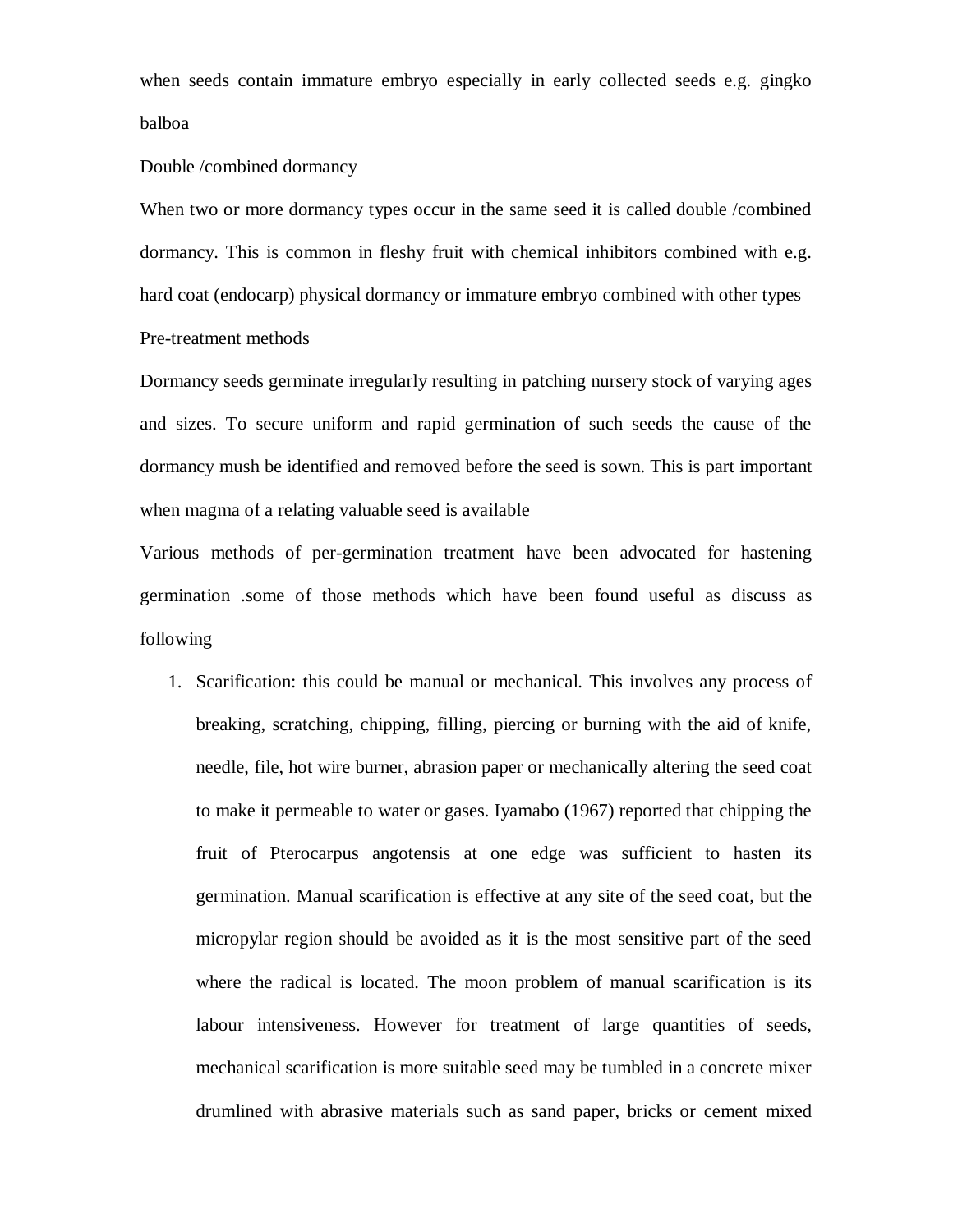with sand or gravel or incorporation abrasive disk. It gravel or sand is used, it should be sieved to ensure that it can be readily separated from the seed smaller seed lots may be scarified by gently shirring them in a mortar with sharp sand. The scarified seed should, all the same be quickly dried and stored away in sealed containers or planted immediately as scarification renders them highly susceptible to pathogenic attacks.

2. Soaking in water: This is the most widely used pre germination treatment. It is used to tackle all the different types of dormancy; in other words to modify hard seed in water from 12 to 24 hours in running or stagnant water renewed daily is effective for most species prolonged soaking in running water for one to several days also serves both to leach inhibitors and soften fruit or seed-coat. Modification of this approach include keeping the seed in running water for two weeks and then spreading them out thinly to dry or pouring them into pits dug near the nurseries watering and shirring them for about two weeks.

Generally soaking alone is a very slow procedure to overcome physical dormancy are there is a great risk that imbibed seed will die if left in the water until the remaining seeds become permeable.

#### **Hot water treatment**

Hot water overcomes physical dormancy in some seeds especially leguminosal by breaking tension which consequently causes cracking of the macro sclera layer. The method is most effective when seeds are submerged into the hot water, accompanied by quick withdrawal of the source of heat and allowing the seed to soak in the gradually cooling water for a period of time that varies with the seeds. A quick clip is also setter to avoid heat damage to the embryo. E.g. species of Cassia Siamea when soaked for 1-2min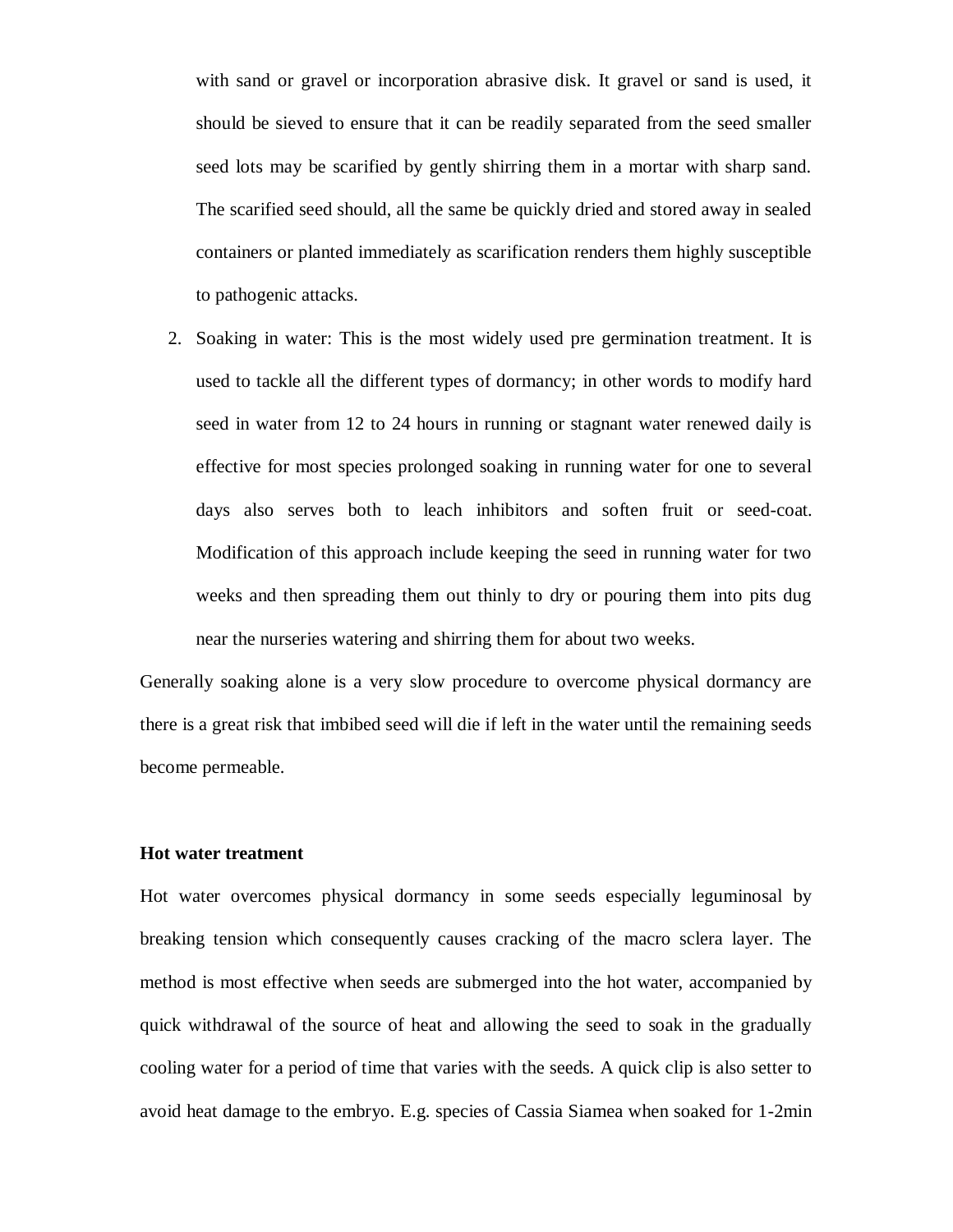in  $85^{\circ}$ C warm water or submersion at  $85^{\circ}$  with subsequent cooling in the water for 12-36 hours gave a germination percentage of 82-89

# **Dry heat burning**

Forest or plantation fire is an important powerful natural factor in the removal of seed at dormancy. A fierce fire will kill the seeds but a light to moderate fire such as those associated with controlled burning will reduces seed coat impermeability and stimulate germination. Dry heat has a similar effect on seed-coat of dry fruits as boiling water, tension in the outer cells causes formation of cracks through which gas and water on penetrate. The effectiveness of dry heat and burning is normally enhanced by rapid temperature change e.g. by rapidly pouring the seeds to cold water after heat pretreatment. This also reduce the risk of heat damage to the embryo. Kiln drying for extraction of e.g. Acacia mangium may serve as an incidental pretreatment oven drying at  $100^{\circ}$ C for 10minutes followed by cold water immersion was found to be effectives 83% of the seeds germinated after this treatment as compared to 3% for untreated.

#### **Acid pre treatment**

Concentrated  $H<sub>2</sub>SO<sub>4</sub>$  acid is mostly use to break seed coat dormancy. The acid causes some kind of wet combustion of the seed-coat and works equally in legumes and nonlegumes. Seed kept in the store for a long period require a large period of treatment in acid than fresh seed which are prone to damage if treated for a longer period. The method is not applicable to seeds that easily become permeable because the acid penetrates and damage the embryo.

The practical application of acid pretreatment is as follows: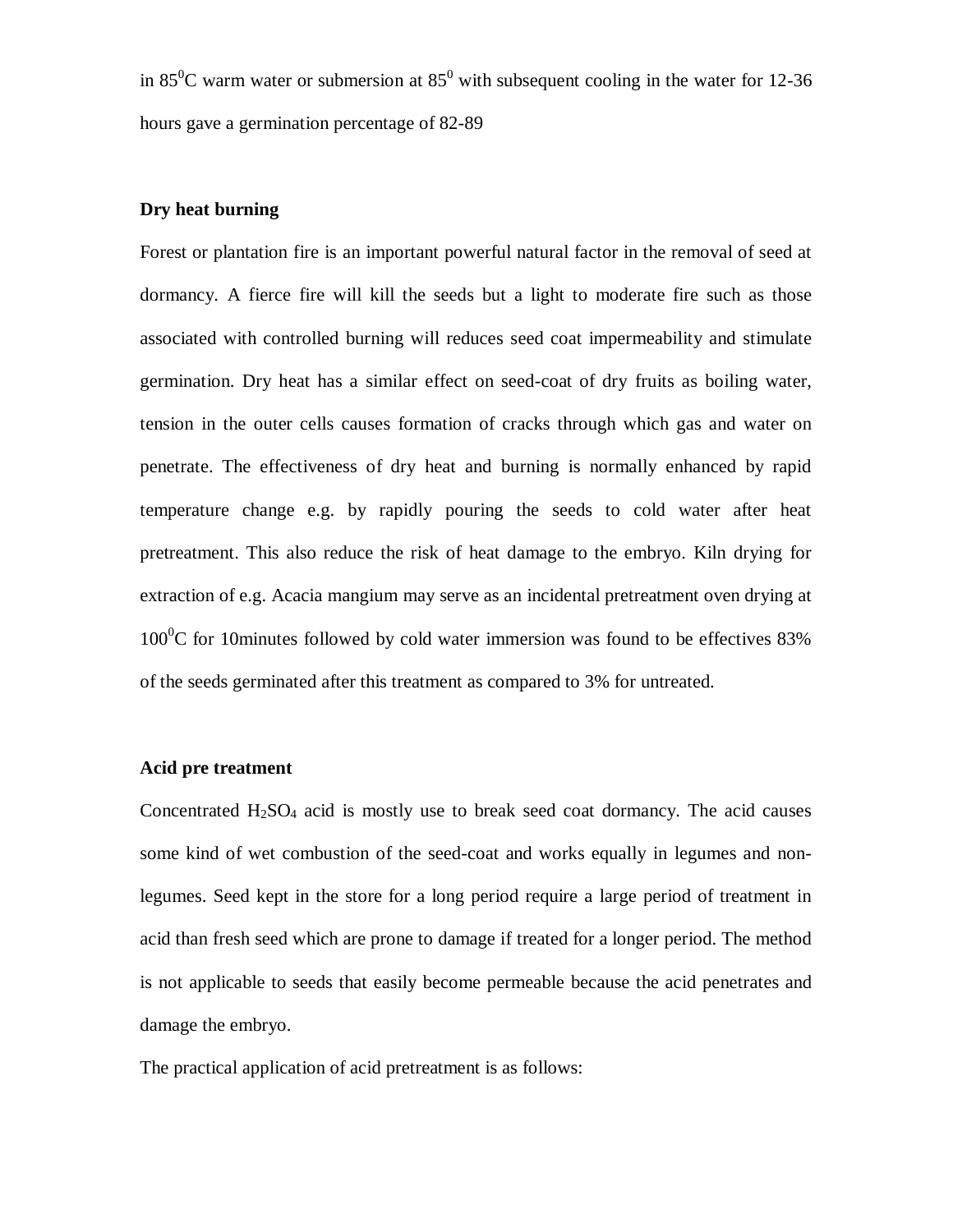A container type that is not corroded by the acid should be used e.g. glass baker for small lots under laboratory condition (testing) or thick plastic bucket or bowl for large quantities soaking in acid should be at ambient temperature (15-25<sup>0</sup>C). Duration of treatment varies according to the following factors

- 1. Seed coat thickness (depending on species maturity, age)
- 2. Temperature (longer treatment is required at low temperature)
- 3. Strength of the acid (new acid is stronger than re-used
- 4. Stirring (stirring during treatment reduces duration of treatment)
- 5. Relative volume of acid (a relatively large volume of acid as related to volume of seed is likely to reduce time required for pretreatment.

After soaking, the seed is removed from the acid and rinsed under running water for at least 10 minutes. The seeds can be sown (possibly after soaking in water to enhance inhibition) or re-dried and stored for a period.

Acacia albidia., A Senegal and A nitotica seeds require soaking in ions  $H_2SO_4$  for 20, 40 and 80 minutes respectively. Albijia lebbeck (40 minutes), cassia fistula (45 minutes), delonix regia (3-6hrs). Leucaenn lencocephala (30 minutes). One hour pre treatment of A nogeissus lei ocarpus seed reduced germination period from 15-30days to days.

Acid pretreatment has several advantages in overcoming physical dormancy:

- 1. It is applicable to many species not only leguminous
- 2. It is the most effective method of buck treatment for very hard coated seeds.
- 3. It required no special equipment
- 4. Seeds can be stored for a period after treatment.

However, below are some of its major problems

- 1. It implies a serious safety hazard to workers
- 2. Seed are in risk of being damaged by over-treatments